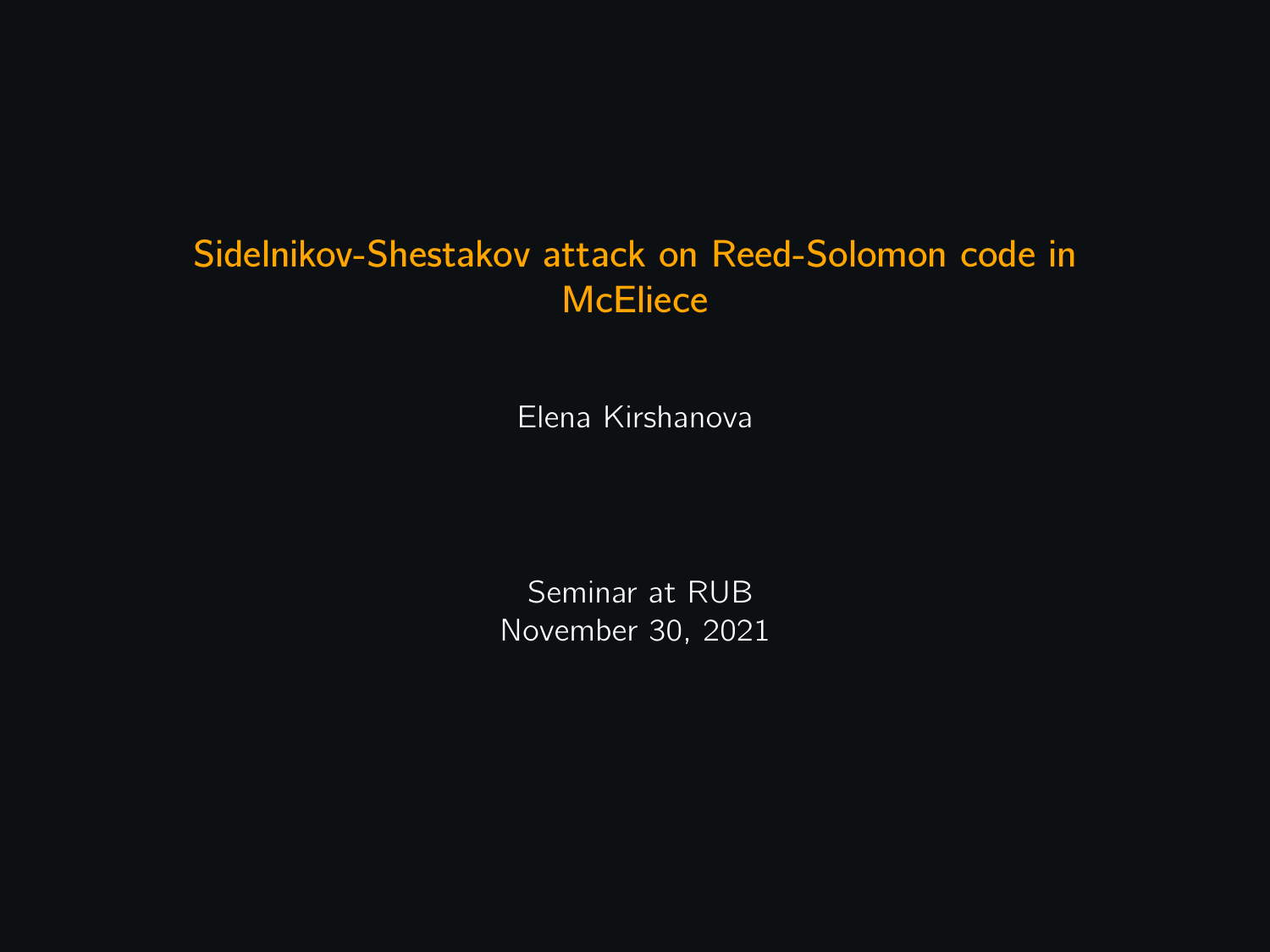### **Outline**

- I. Reed-Solomon Code
- II. Sidelnikov-Shestakov attack
- III. Discussion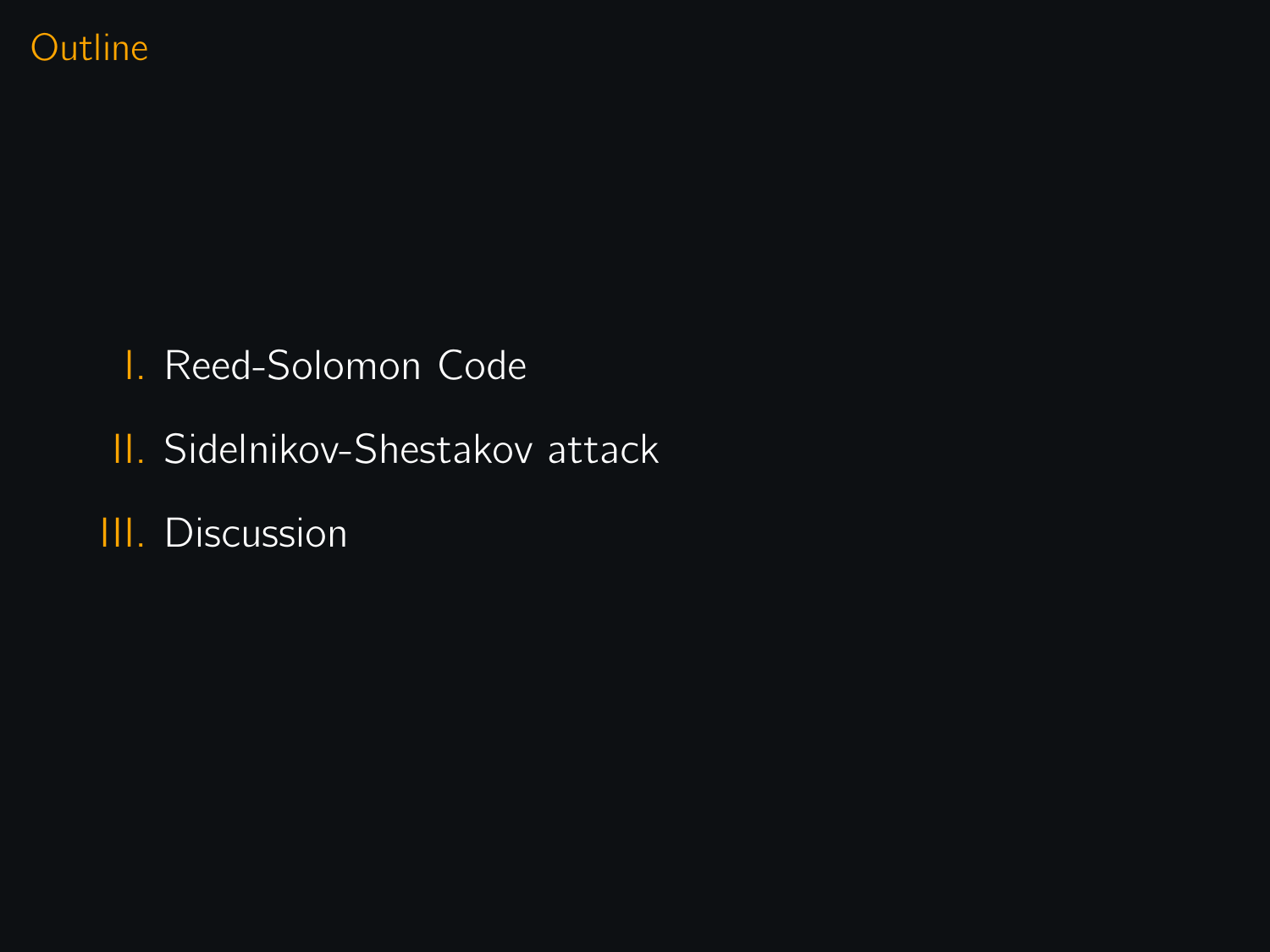Part I

Reed-Solomon Code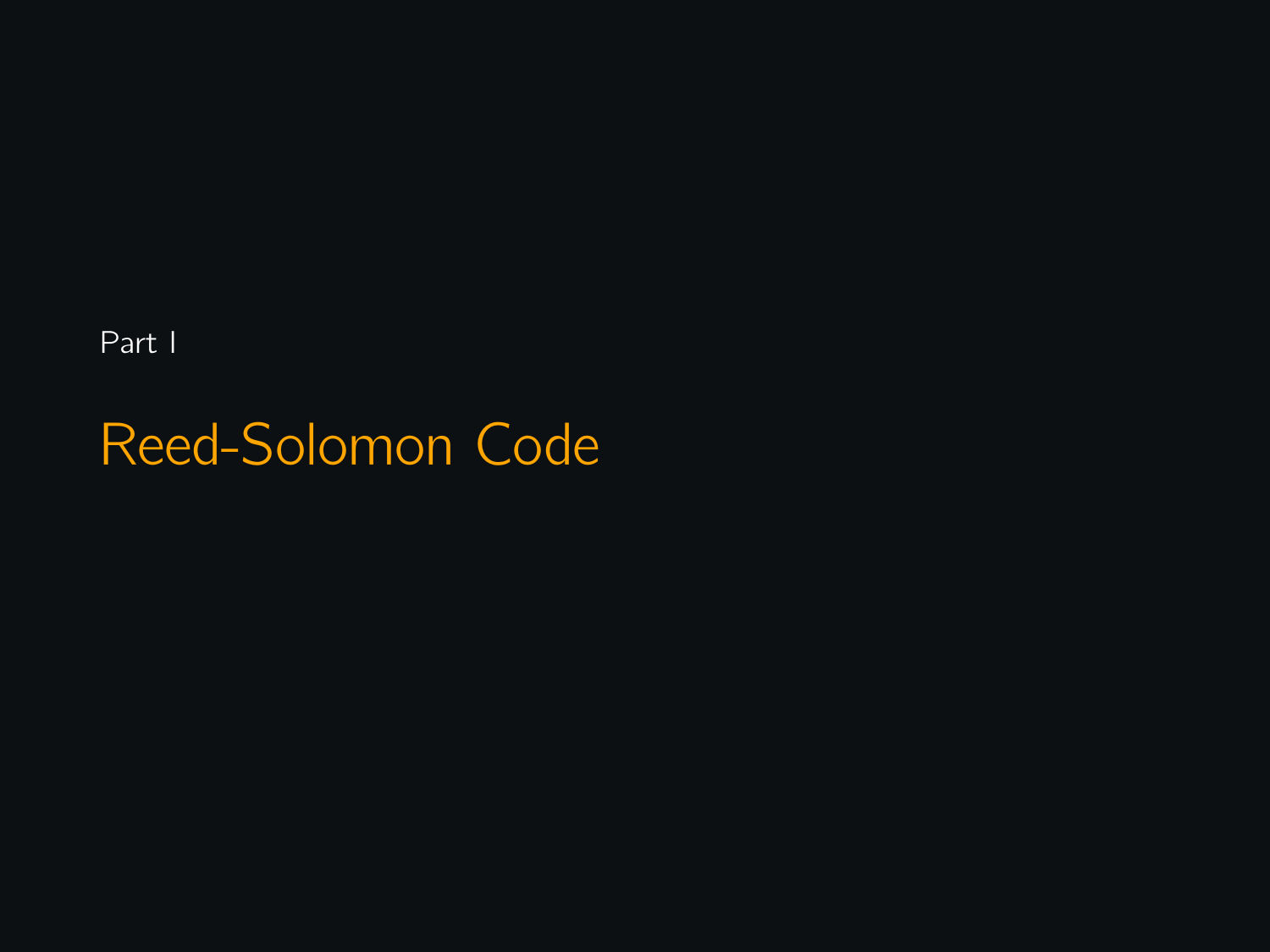### Reed-Solomon Code: definition

Fix the following parameters:

• 
$$
1 \leq k < n
$$
,  $\mathbb{F}_q$ -finite field,  $q > n$ .

• 
$$
S = \{\alpha_1, \ldots, \alpha_n\} \subset \mathbb{F}_q
$$
,  $\alpha_i$ 's are distinct

Reed-Solomon Code  $C$  of length  $n$  and dimension  $k$  is

 $\mathsf{RM}[n,k] = \left\{ (p(\alpha_1), \ldots, p(\alpha_n) \in \mathbb{F}_q^n : p \in \mathbb{F}_q[x], \deg p(x) \leq k-1 \right\}$ 

$$
G = \left(\begin{array}{ccccc}1 & 1 & \ldots & 1 \\ \alpha_1 & \alpha_2 & \ldots & \alpha_n \\ \alpha_1^2 & \alpha_2^2 & \ldots & \alpha_n^2 \\ \vdots & \vdots & \ddots & \vdots \\ \alpha_1^{k-1} & \alpha_2^{k-1} & \ldots & \alpha_n^{k-1}\end{array}\right) \in \mathbb{F}_q^{k \times n}
$$

is a generator matrix of RM $[n, k]$ .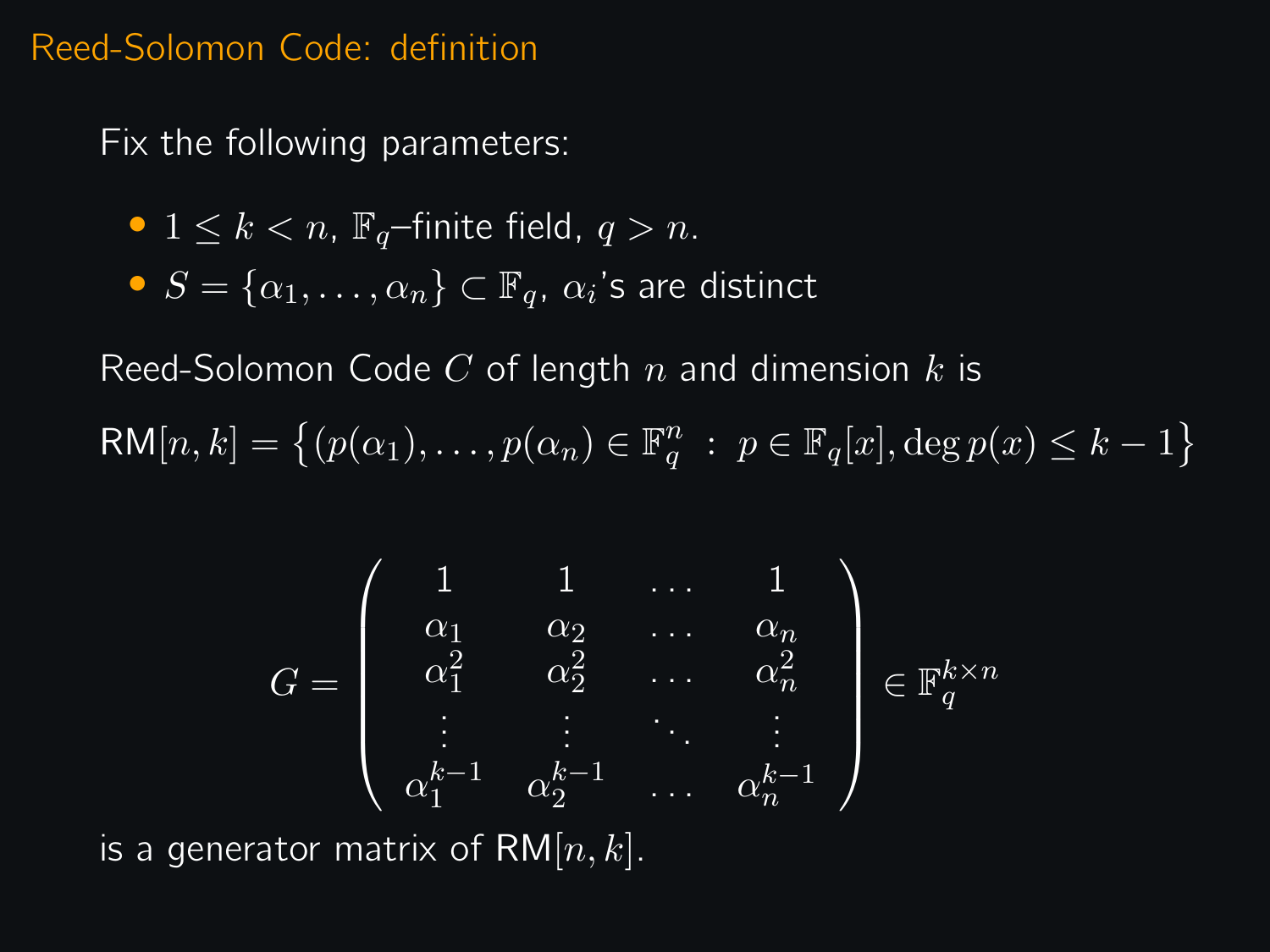### Reed-Solomon Code: parity-check matrix

When  $S=\{1,\alpha,\ldots,\alpha^{n-1}\}=\mathbb{F}_q^{\star}$  for  $\alpha$  primitive in  $\mathbb{F}_q$ , previous definition is equivalent to

$$
RM[n,k] = \left\{ (c_0, \dots, c_{n-1} \in \mathbb{F}_q^n : c(x) = \sum c_i x^i, \ c(\alpha) = c(\alpha^2) = \dots = c(\alpha^{n-k}) = 0 \right\},\
$$

Hence, the parity check matrix of  $RM[n, k]$  is

$$
H = \left(\begin{array}{cccc} 1 & \alpha & \dots & \alpha^{n-1} \\ 1 & \alpha^2 & \dots & \alpha^{2(n-1)} \\ \vdots & \vdots & \ddots & \vdots \\ 1 & \alpha^{n-k} & \dots & \alpha^{(n-1)(n-k)} \end{array}\right) \in \mathbb{F}_q^{n-k \times n}
$$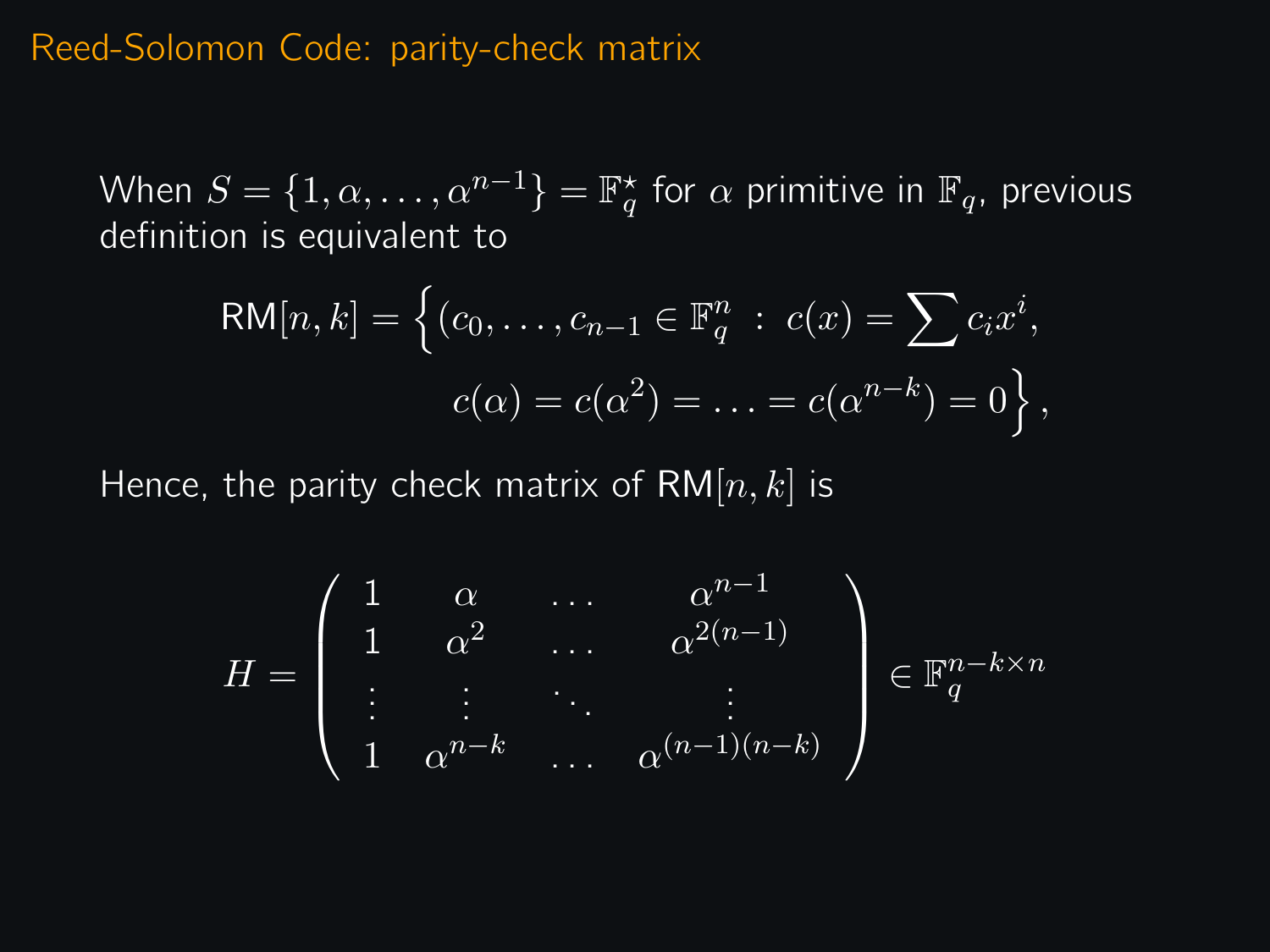### Generalized Reed-Solomon Code

Add  $(v_1, \ldots, v_n) \in \mathbb{F}_q \setminus \{0\}$  to the parameters.

Generalized Reed-Solomon (GRS) is generated by



Its parity-check matrix is for some  $(z_1, \ldots, z_n) \in \mathbb{F}_q \setminus \{0\}$ 

$$
H = \begin{pmatrix} 1 & 1 & \dots & 1 \\ \alpha_1 & \alpha_2 & \dots & \alpha_n \\ \vdots & \vdots & \ddots & \vdots \\ \alpha_1^{n-k-1} & \alpha^{n-k-1} & \dots & \alpha_n^{(n-k-1)} \end{pmatrix} \begin{pmatrix} z_1 & 0 & \dots & 0 \\ 0 & z_2 & \dots & 0 \\ \vdots & \vdots & \ddots & \vdots \\ 0 & 0 & \dots & z_n \end{pmatrix}
$$

$$
V(\alpha_1, \dots, \alpha_n)
$$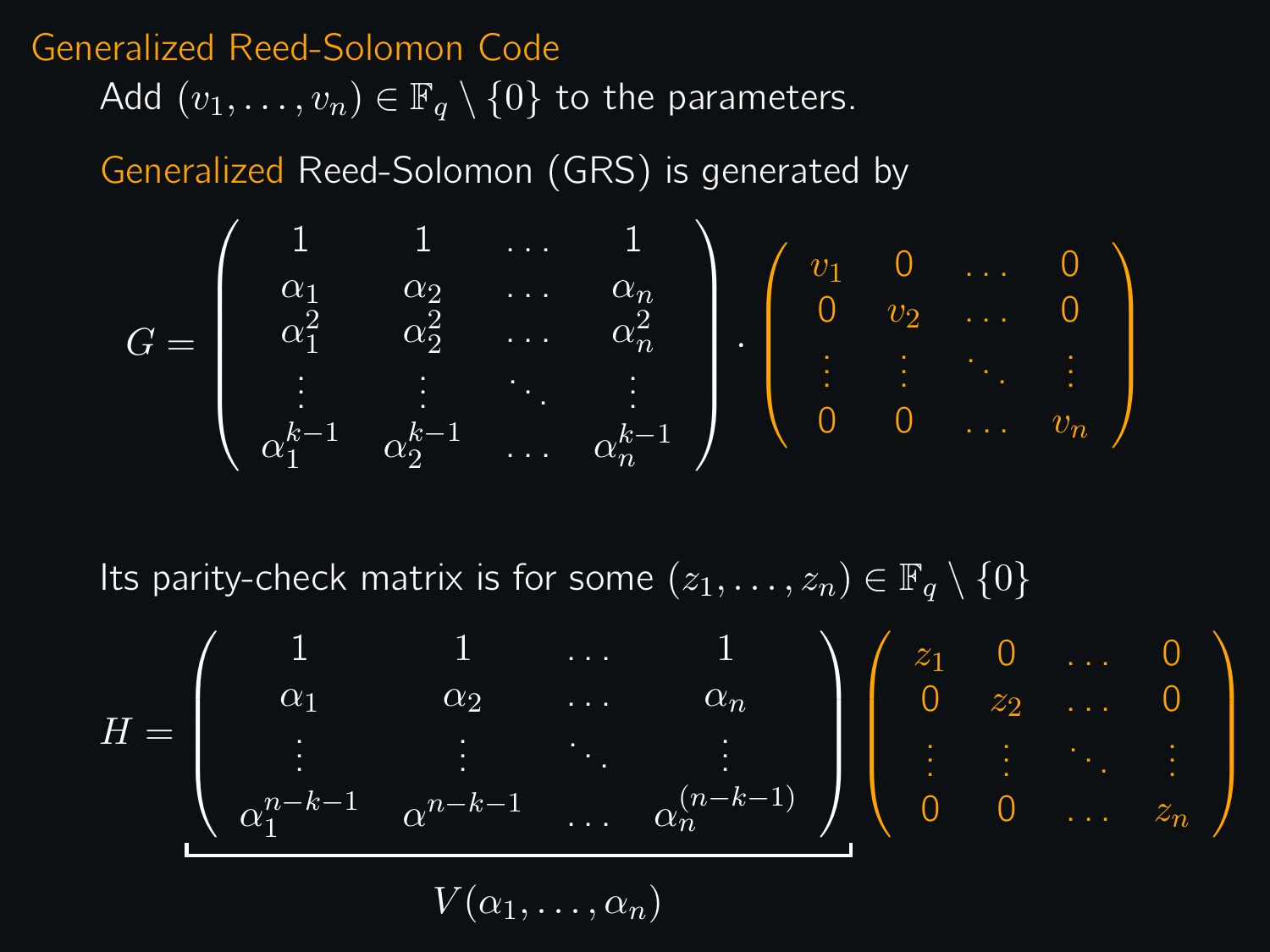### McEliece with Reed-Solomon

• sk =  $(\alpha_1, \ldots, \alpha_n, v_1, \ldots, v_n)$  – compact description of RM[n, k] • pk =  $B = M \cdot H$  for non-singular  $M \in \mathbb{F}_q^{n-k \times n-k}$ , i.e.,

 $B = MH = M$ .  $\sqrt{ }$  $\overline{\phantom{a}}$  $z_1$   $z_2$  ...  $z_n$  $z_1\alpha_1$   $z_2\alpha_2$  ...  $z_n\alpha_n$  $z_1\alpha_1^{n-k-1}$   $z_2\alpha^{n-k-1}$  ...  $z_n\alpha_n^{(n-k-1)}$  $\setminus$  $\Big\}$ 

Knowledge of sk allows fast unique decoding algorithms for up to  $\lfloor \frac{n-k}{2} \rfloor$  $\frac{-k}{2}$  errors.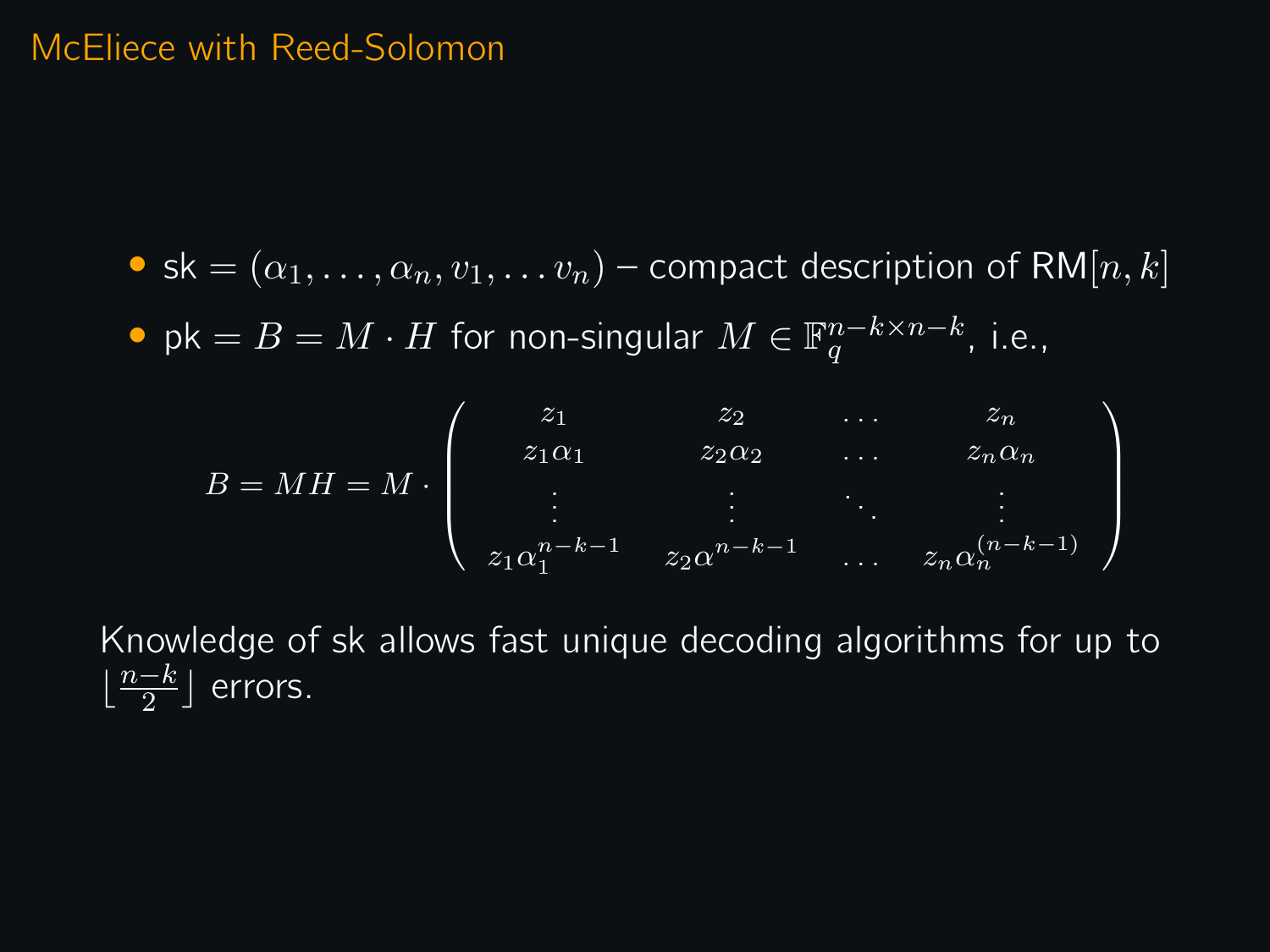Part II.I

# Sidelnikov-Shestakov (case  $z_i = 1$ )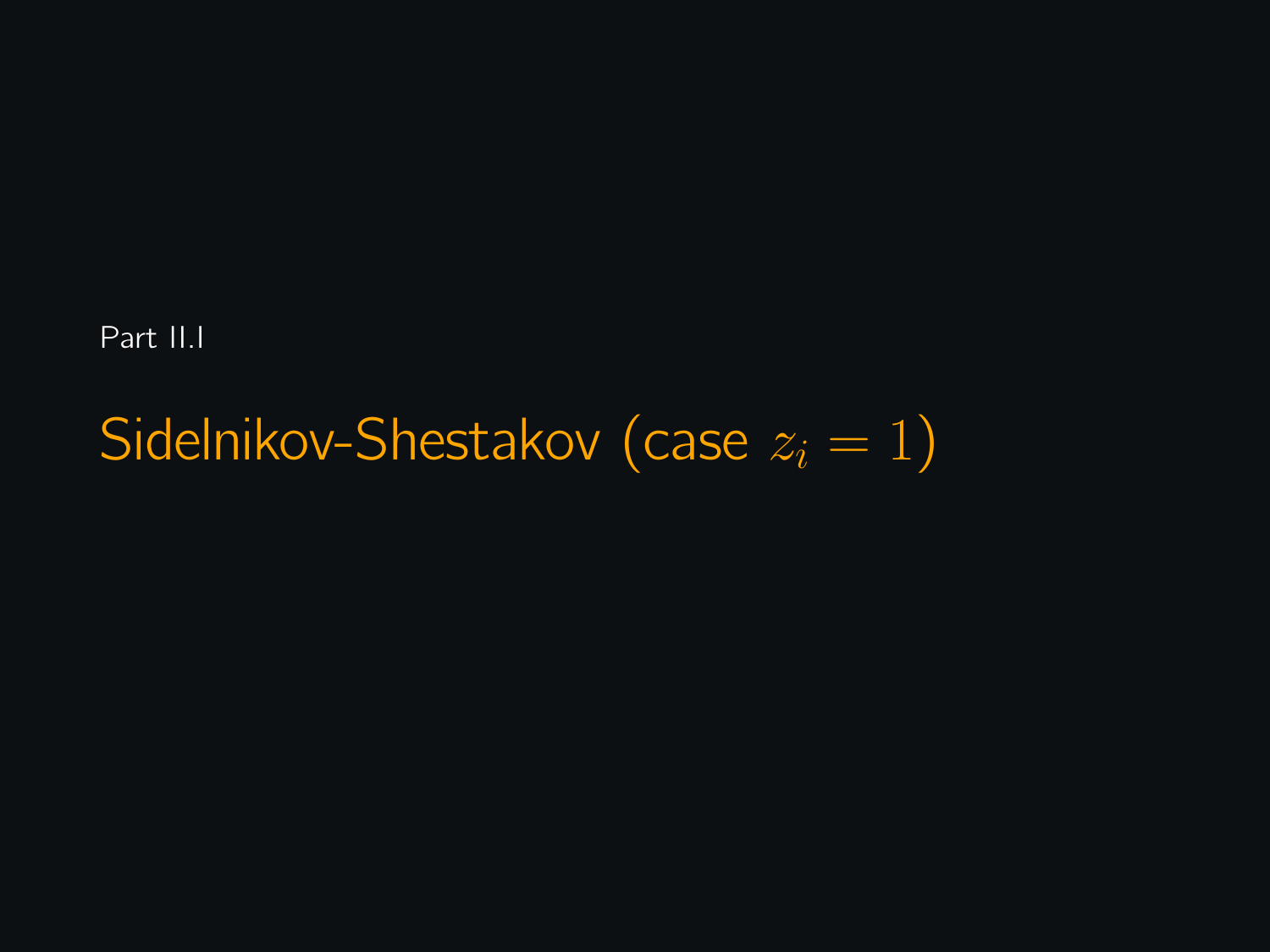### Observation I

The attack is given B, the goal is to find  $\alpha_1, \ldots, \alpha_n$ .

Augment  $\mathbb{F}_q$  with  $\{\infty\}$ , i.e.,  $\mathbb{F}_q^{\infty} := \mathbb{F}_q \cup \{\infty\}$ . Conventions:  $1/\infty = 0, 1/0 = \infty, f(\infty) = f_{\text{deg }f}$ .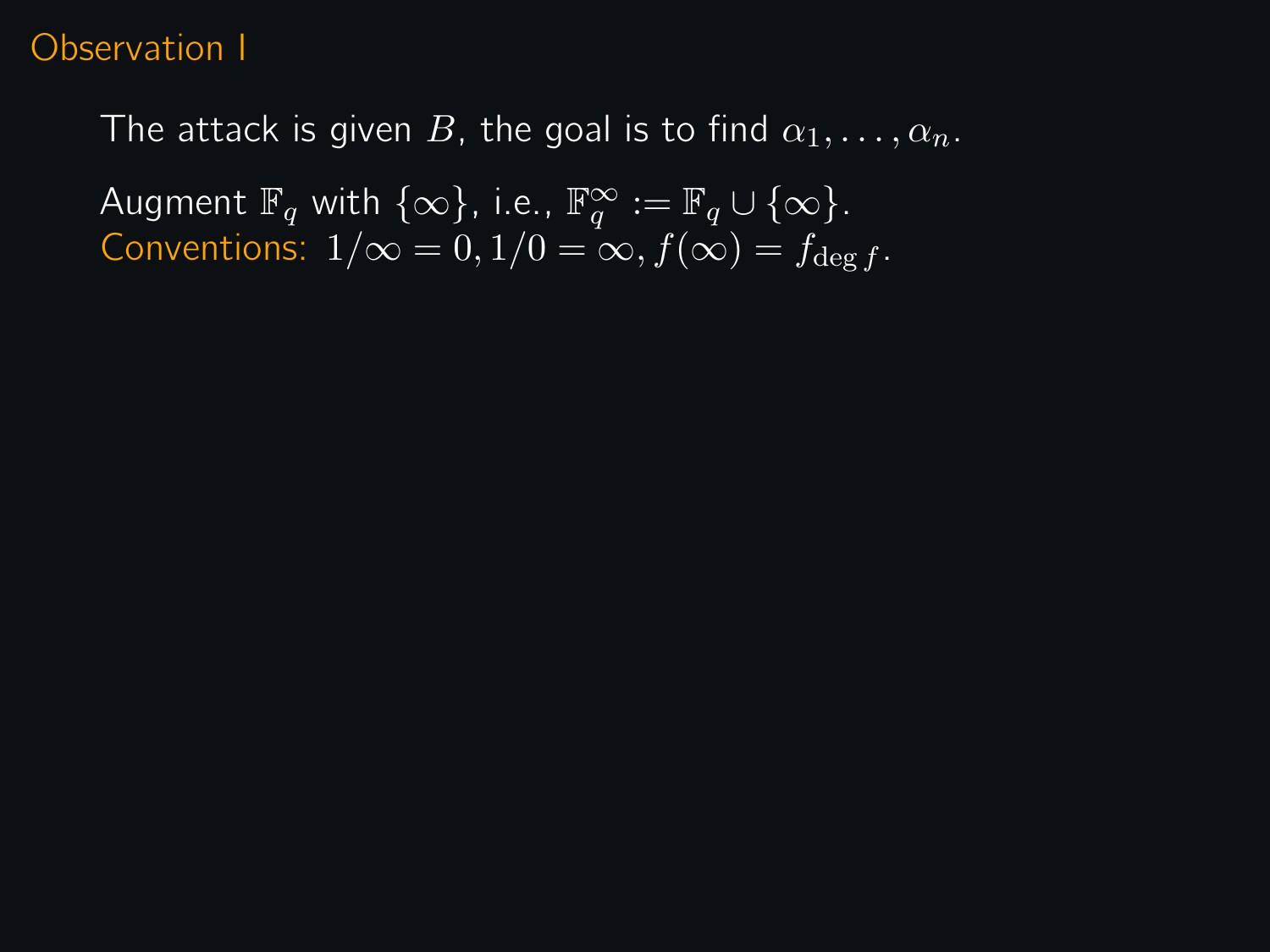### Observation I

The attack is given B, the goal is to find  $\alpha_1, \ldots, \alpha_n$ .

Augment  $\mathbb{F}_q$  with  $\{\infty\}$ , i.e.,  $\mathbb{F}_q^{\infty} := \mathbb{F}_q \cup \{\infty\}$ . Conventions:  $1/\infty = 0, 1/0 = \infty, f(\infty) = f_{\text{deg }f}$ .

$$
B = \begin{pmatrix} f_0^{(1)} & f_1^{(1)} & \cdots & f_{n-k-1}^{(1)} \\ f_0^{(2)} & f_1^{(2)} & \cdots & f_{n-k-1}^{(2)} \\ \vdots & \vdots & \ddots & \vdots \\ f_0^{(n-k)} & f_1^{(n-k)} & \cdots & f_{n-k-1}^{(n-k)} \end{pmatrix} \begin{pmatrix} 1 & 1 & \cdots & 1 \\ \alpha_1 & \alpha_2 & \cdots & \alpha_n \\ \vdots & \vdots & \ddots & \vdots \\ \alpha_1^{n-k-1} & \alpha^{n-k-1} & \cdots & \alpha_n^{(n-k-1)} \end{pmatrix}
$$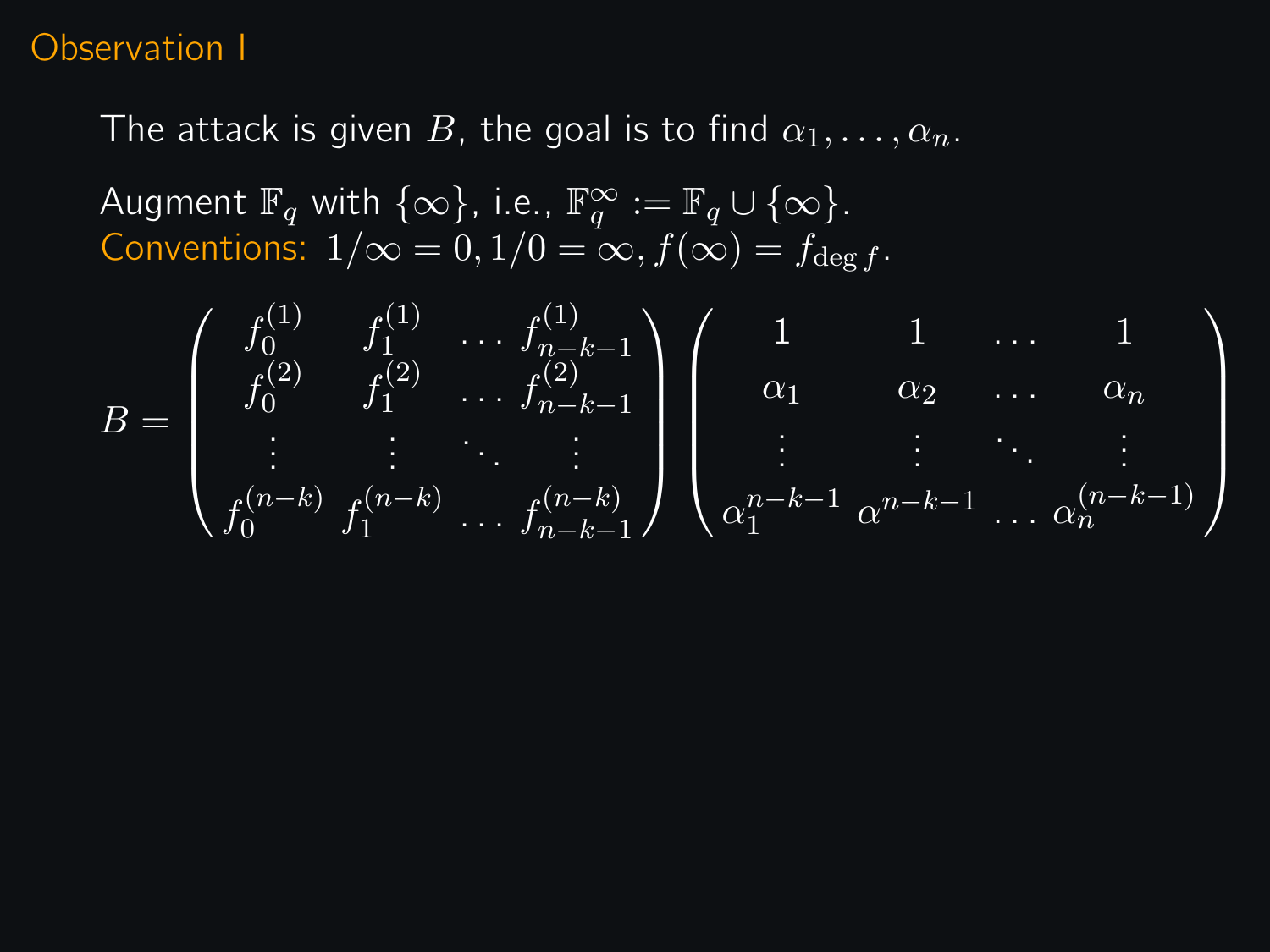### Observation I

The attack is given B, the goal is to find  $\alpha_1, \ldots, \alpha_n$ .

Augment  $\mathbb{F}_q$  with  $\{\infty\}$ , i.e.,  $\mathbb{F}_q^{\infty} := \mathbb{F}_q \cup \{\infty\}$ . Conventions:  $1/\infty = 0$ ,  $1/0 = \infty$ ,  $f(\infty) = f_{\text{deg }f}$ .

$$
B = \begin{pmatrix} f_0^{(1)} & f_1^{(1)} & \cdots & f_{n-k-1}^{(1)} \\ f_0^{(2)} & f_1^{(2)} & \cdots & f_{n-k-1}^{(2)} \\ \vdots & \vdots & \ddots & \vdots \\ f_0^{(n-k)} & f_1^{(n-k)} & \cdots & f_{n-k-1}^{(n-k)} \end{pmatrix} \begin{pmatrix} 1 & 1 & \cdots & 1 \\ \alpha_1 & \alpha_2 & \cdots & \alpha_n \\ \vdots & \vdots & \ddots & \vdots \\ \alpha_1^{n-k-1} & \alpha_1^{n-k-1} & \cdots & \alpha_n^{(n-k-1)} \end{pmatrix}
$$

$$
= \begin{pmatrix} f^{(1)}(\alpha_1) & f^{(1)}(\alpha_2) & \cdots & f^{(1)}(\alpha_n) \\ f^{(2)}(\alpha_1) & f^{(2)}(\alpha_2) & \cdots & f^{(2)}(\alpha_n) \\ \vdots & \vdots & \ddots & \vdots \\ f^{(n-k)}(\alpha_1) & f^{(n-k)}(\alpha_2) & \cdots & f^{(n-k)}(\alpha_n) \end{pmatrix}
$$

Entries of B are the evaluations of  $n - k$  polynomials in  $\alpha_i$ 's.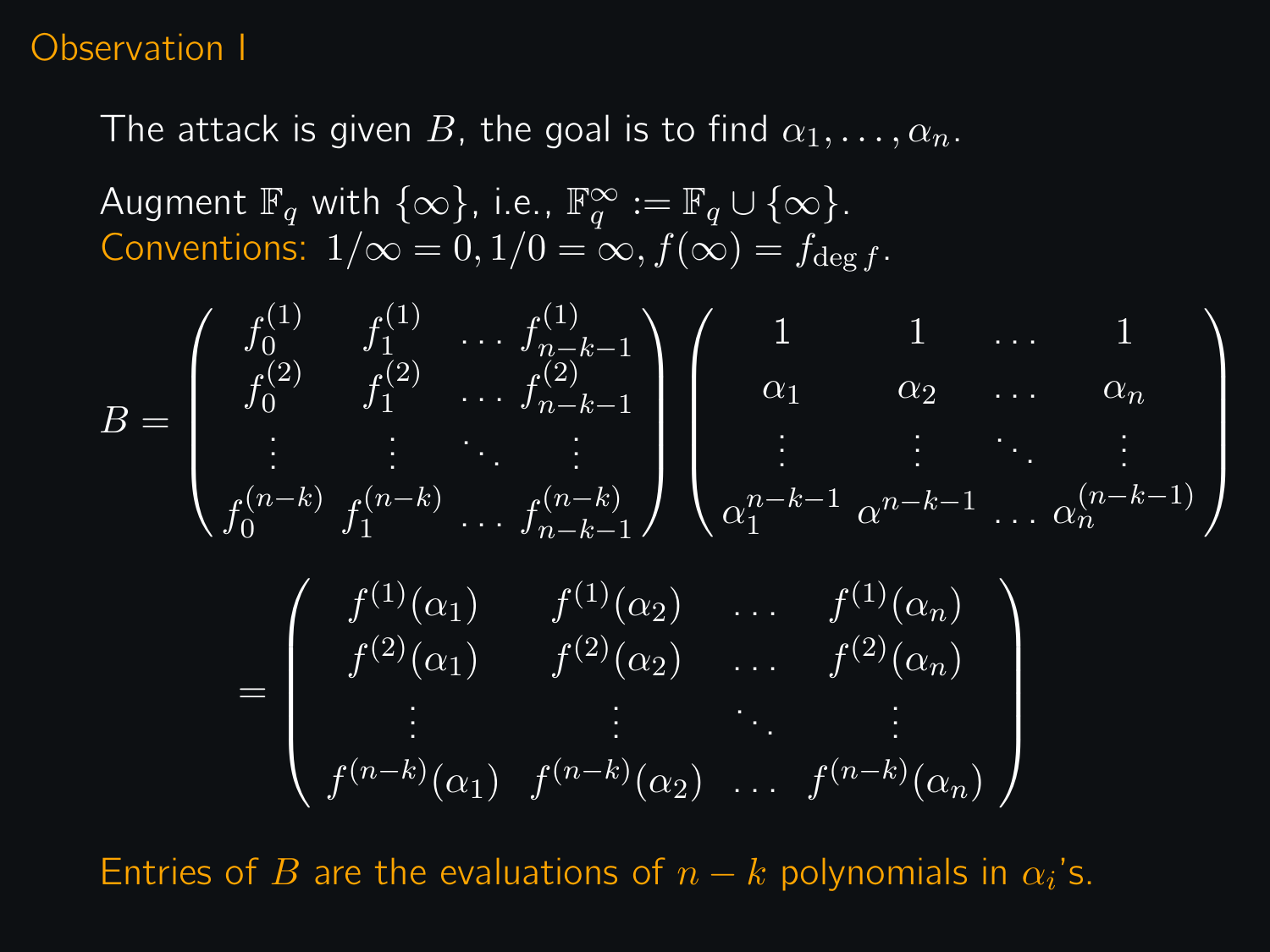### Observation II

There are many solutions!

Let  $(\overline{M}, \alpha_1, \ldots, \alpha_n)$  be a solution, i.e.,  $B = M \cdot V(\alpha_1, \ldots, \alpha_n)$ Fix  $a, b \in \mathbb{F}_q$ . For  $0 \leq i \leq n-k-1$ :

$$
(ax+b)^i = \sum_{j=0}^{n-k-1} m'_{i,j} x^j \quad \Rightarrow \quad M' = (m'_{i,j}) - \text{lower-triangular}
$$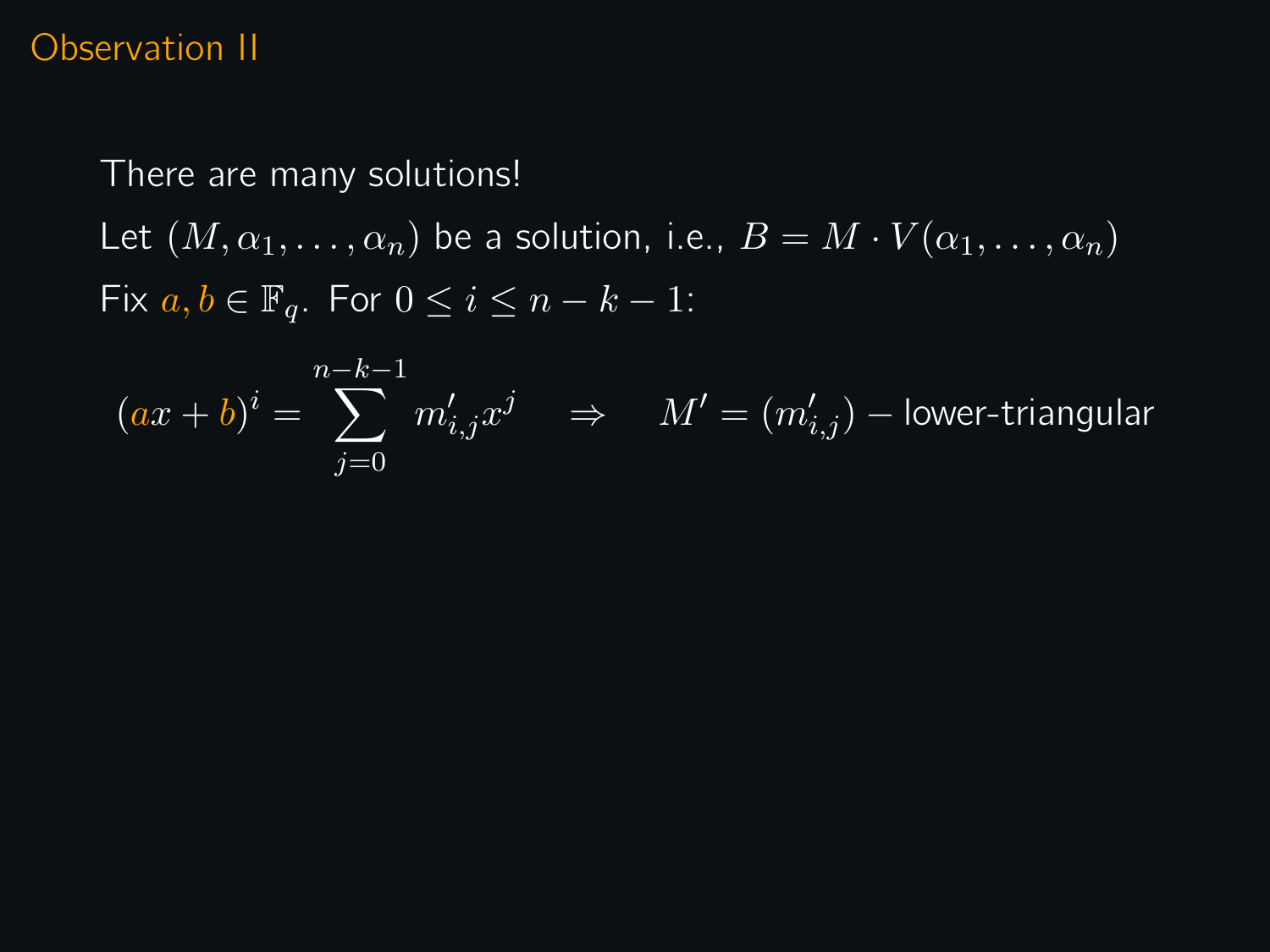### Observation II

There are many solutions!

Let  $(M, \alpha_1, \ldots, \alpha_n)$  be a solution, i.e.,  $B = M \cdot V(\alpha_1, \ldots, \alpha_n)$ Fix  $a, b \in \mathbb{F}_q$ . For  $0 \leq i \leq n-k-1$ :

$$
(ax+b)^i = \sum_{j=0}^{n-k-1} m'_{i,j} x^j \quad \Rightarrow \quad M' = (m'_{i,j}) - \text{lower-triangular}
$$

 $M' \cdot V(\alpha_1, \ldots, \alpha_n) = V(a\alpha_1 + b, \ldots, a\alpha_n + b)$  (easy to check).

$$
B = M \cdot V(\alpha_1, \dots, \alpha_n) = MM'^{-1} \cdot M'V(\alpha_1, \dots, \alpha_n)
$$
  
=  $(MM'^{-1}) \cdot V(a\alpha_1 + b, \dots, a\alpha_n + b)$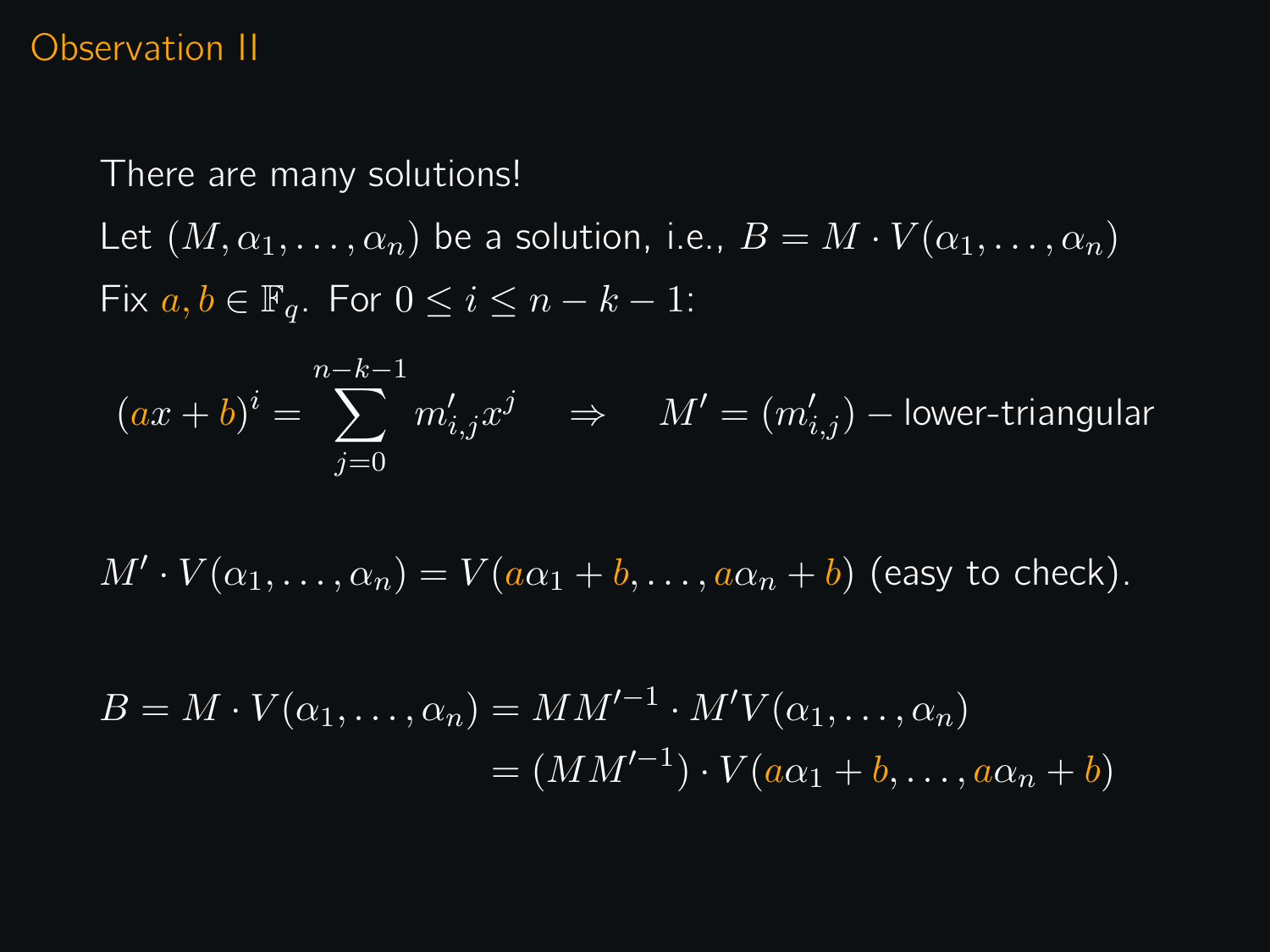### Observation II

In general, any birational transformation

$$
\phi(x) = \frac{ax+b}{cx+d}, \quad ab - cd \neq 0
$$

generates a new solution  $(M\cdot M_\phi^{-1},\phi(\alpha_1),\ldots,\phi(\alpha_n).$ For any  $\alpha_1, \alpha_2, \alpha_3 \in \mathbb{F}_q^{\infty}$ , there exists  $\phi$  s.t.

$$
\phi(\alpha_1) = 1
$$
  

$$
\phi(\alpha_2) = 0
$$
  

$$
\phi(\alpha_3) = \infty
$$

So we search for a specific solution

 $(M,(1,0,\infty,\overline{\alpha_4,\ldots,\alpha_n}))$ ,  $\alpha_i \notin \{0,1,\infty\}$   $i \geq 4$ .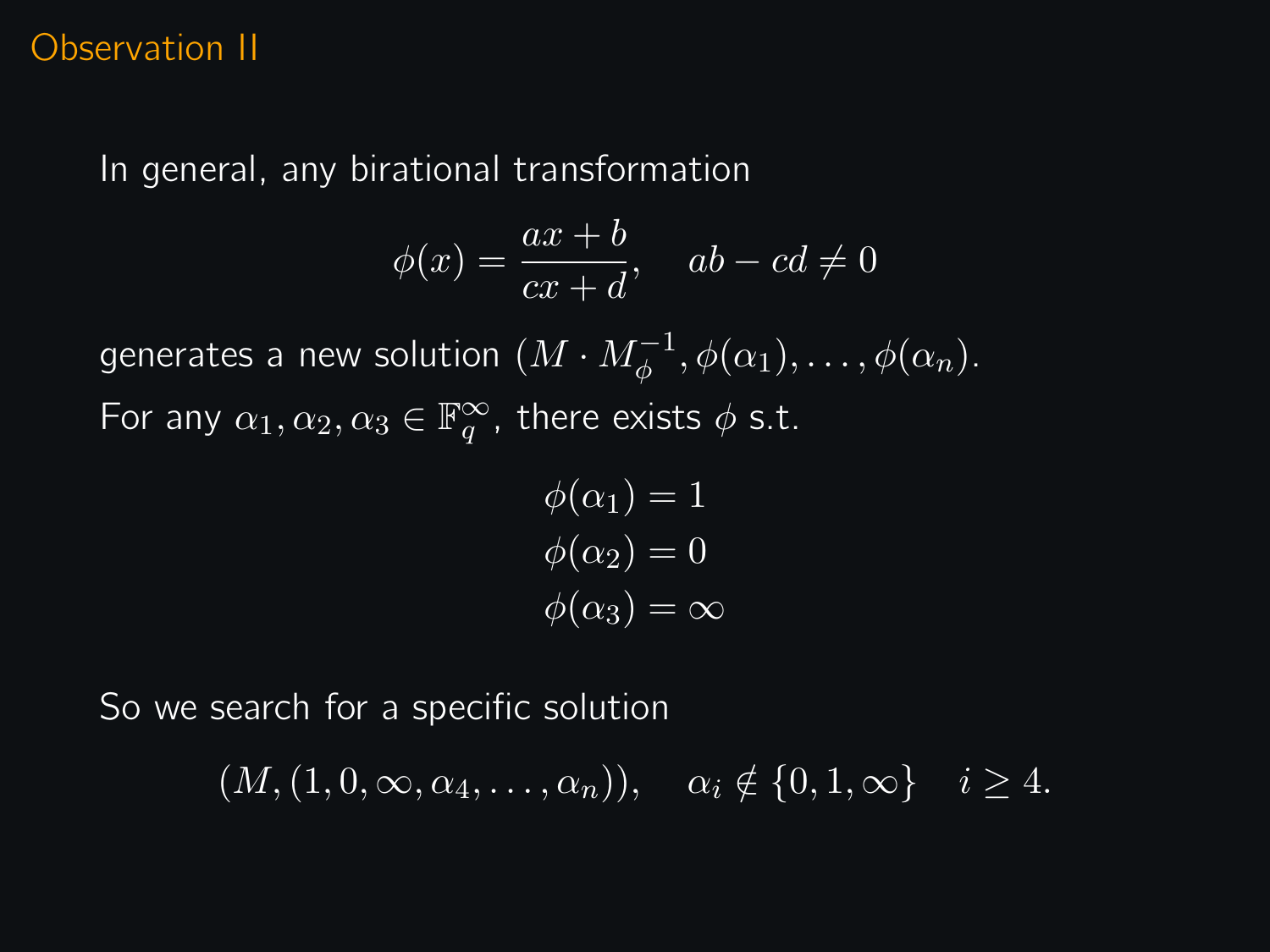### Step I

Take columns of B indexed by  $\{1, n - k + 1, \ldots, 2(n - k - 1)\}\$ 

$$
B = \begin{pmatrix} f^{(1)}(\alpha_1) & \cdots & f^{(1)}(\alpha_{n-k+1}) & \cdots & f^{(1)}(\alpha_{2(n-k-1)}) & \cdots \\ f^{(2)}(\alpha_1) & \cdots & f^{(2)}(\alpha_{n-k+1}) & \cdots & f^{(2)}(\alpha_{2(n-k-1)}) & \cdots \\ \vdots & \ddots & \vdots & \ddots & \vdots & \vdots \\ f^{(n-k)}(\alpha_1) & \cdots & f^{(n-k)}(\alpha_{n-k+1}) & \cdots & f^{(s)}(\alpha_{2(n-k-1)}) & \cdots \end{pmatrix}
$$

Find  $\mathbf{c}_1 \in \mathbb{F}_q^{n-k}$  from the (left) kernel of these columns:

$$
\langle \mathbf{c}_1, f^{(i)}(\alpha_1) \rangle = 0,
$$
  

$$
\vdots
$$
  

$$
\langle \mathbf{c}_1, f^{(i)}(\alpha_{2(n-k-1)}) \rangle = 0.
$$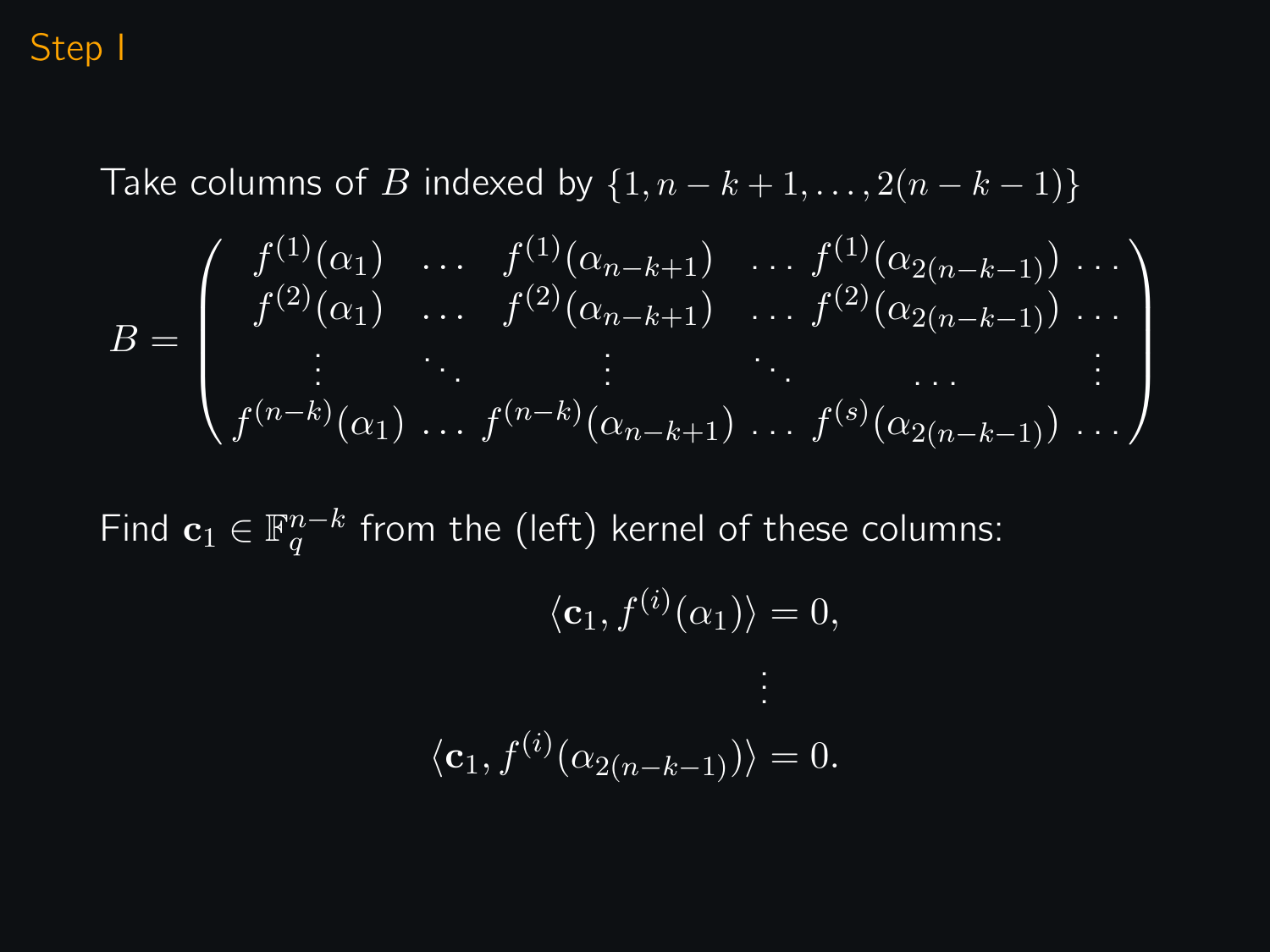$$
\langle \mathbf{c}_1, f^{(i)}(\alpha_1) \rangle = 0, \qquad \longrightarrow
$$

$$
\langle \mathbf{c}_1, f^{(i)}(\alpha_{2(n-k-1)}) \rangle = 0
$$

$$
F_1(x) := \sum_{i=1}^{n-k} c_{1,i} f^{(i)}(x)
$$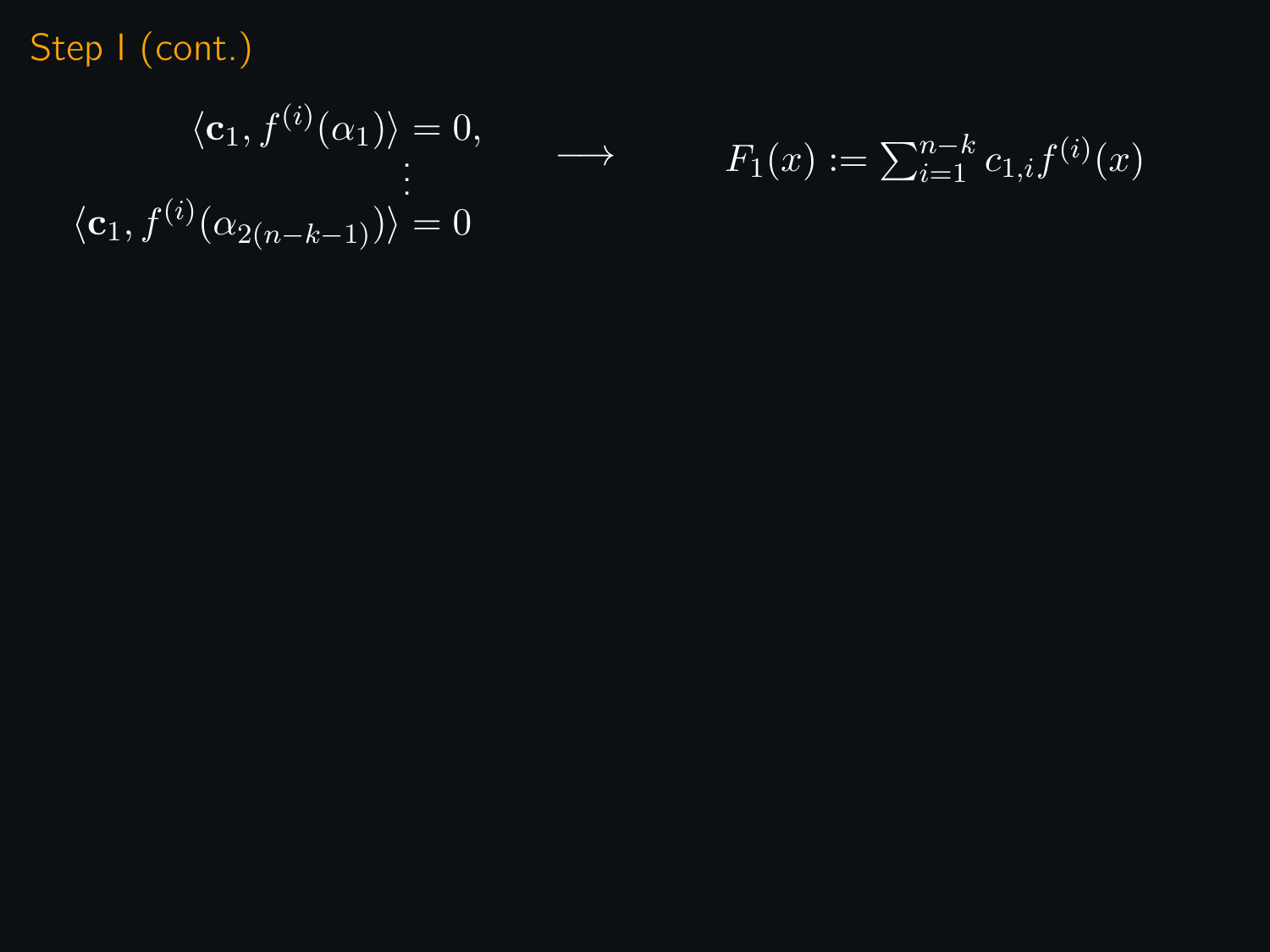$$
\langle \mathbf{c}_1, f^{(i)}(\alpha_1) \rangle = 0, \qquad \longrightarrow \qquad F_1(x) := \sum_{i=1}^{n-k} c_{1,i} f^{(i)}(x)
$$

$$
\langle \mathbf{c}_1, f^{(i)}(\alpha_{2(n-k-1)}) \rangle = 0
$$

$$
F_1(x) \text{ is 0 in } \{ \alpha_1, \alpha_{n-k+1}, \dots, \alpha_{2(n-k-1)} \}, \text{ so}
$$

$$
F_1(x) = a_1(x - \alpha_1)(x - \alpha_{n-k+1}) \cdots (x - \alpha_{2(n-k-1)})
$$

We know  $a_1$ , since we know  $b_{i,3}$ :

$$
F_1(\infty) = F_1(\alpha_3) = \sum_{i=1}^{n-k} c_{1,i} f^{(i)}(\alpha_3) = \sum_{i=1}^{n-k} c_{1,i} b_{i,3}.
$$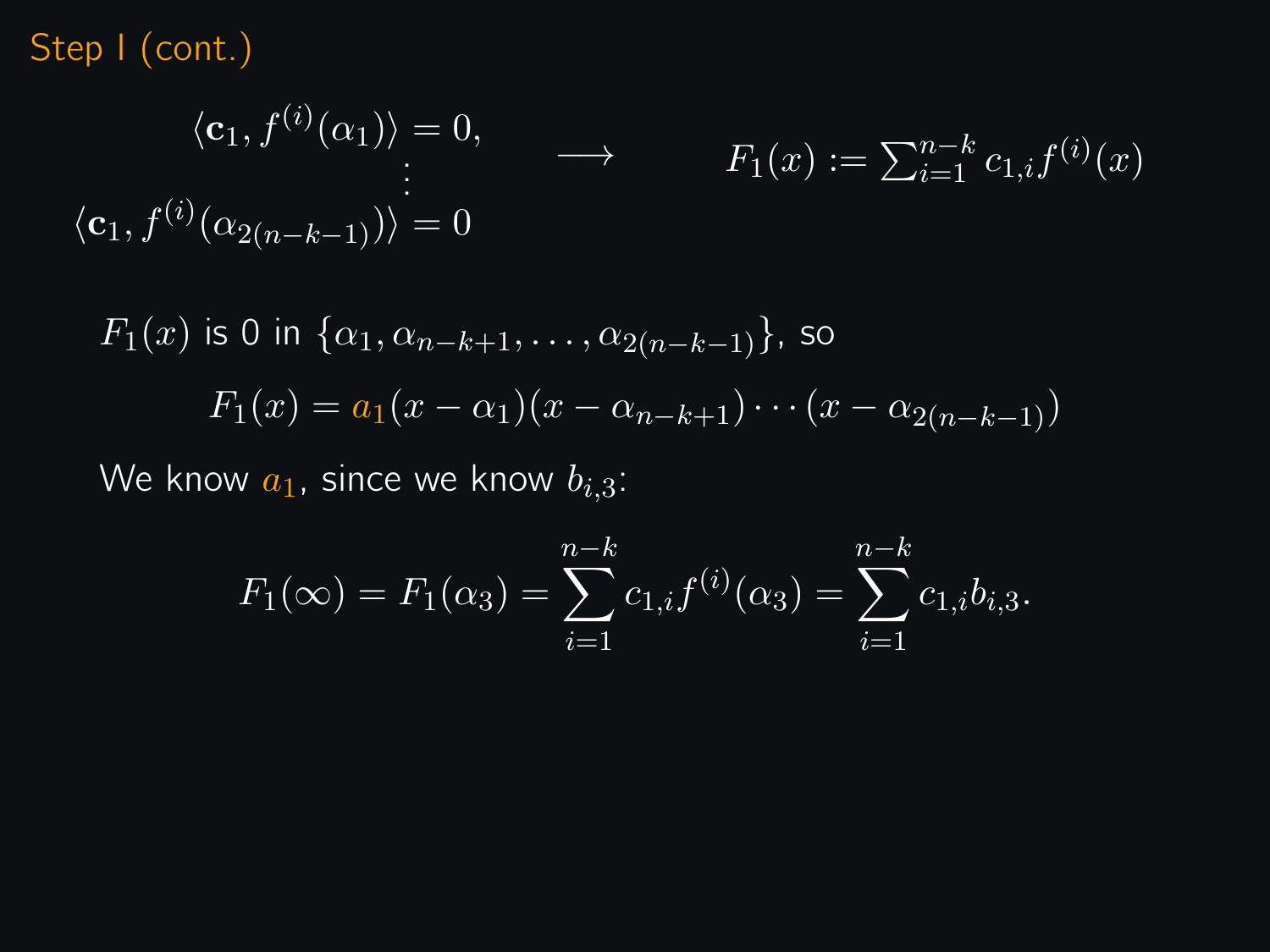$$
\langle \mathbf{c}_1, f^{(i)}(\alpha_1) \rangle = 0, \qquad \longrightarrow \qquad F_1(x) := \sum_{i=1}^{n-k} c_{1,i} f^{(i)}(x)
$$

$$
\langle \mathbf{c}_1, f^{(i)}(\alpha_{2(n-k-1)}) \rangle = 0
$$

$$
F_1(x) \text{ is 0 in } \{\alpha_1, \alpha_{n-k+1}, \dots, \alpha_{2(n-k-1)}\}, \text{ so}
$$

$$
F_1(x) = a_1(x - \alpha_1)(x - \alpha_{n-k+1}) \cdots (x - \alpha_{2(n-k-1)})
$$

We know  $a_1$ , since we know  $b_{i,3}$ :

$$
F_1(\infty) = F_1(\alpha_3) = \sum_{i=1}^{n-k} c_{1,i} f^{(i)}(\alpha_3) = \sum_{i=1}^{n-k} c_{1,i} b_{i,3}.
$$

We also know another evaluations of  $F_1$ :

$$
F_1(\alpha_j) = \sum_{i=1}^{n-k} c_{1,i} f^{(i)}(\alpha_j) = \sum_{i=1}^{n-k} c_{1,i} b_{i,j}.
$$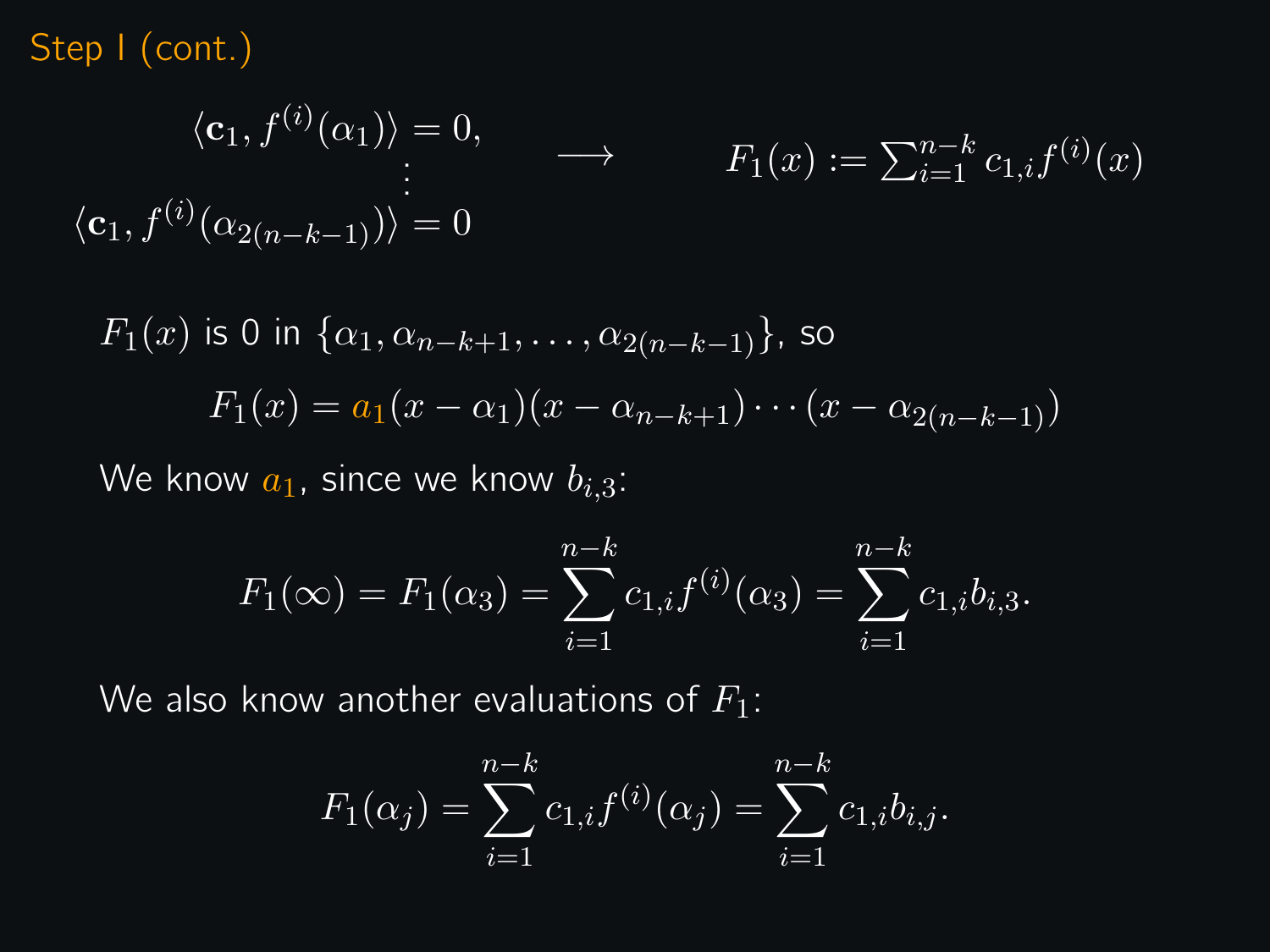# Considered columns of B indexed by  $\{1, n-k+1, \ldots, 2(n-k-1)\}$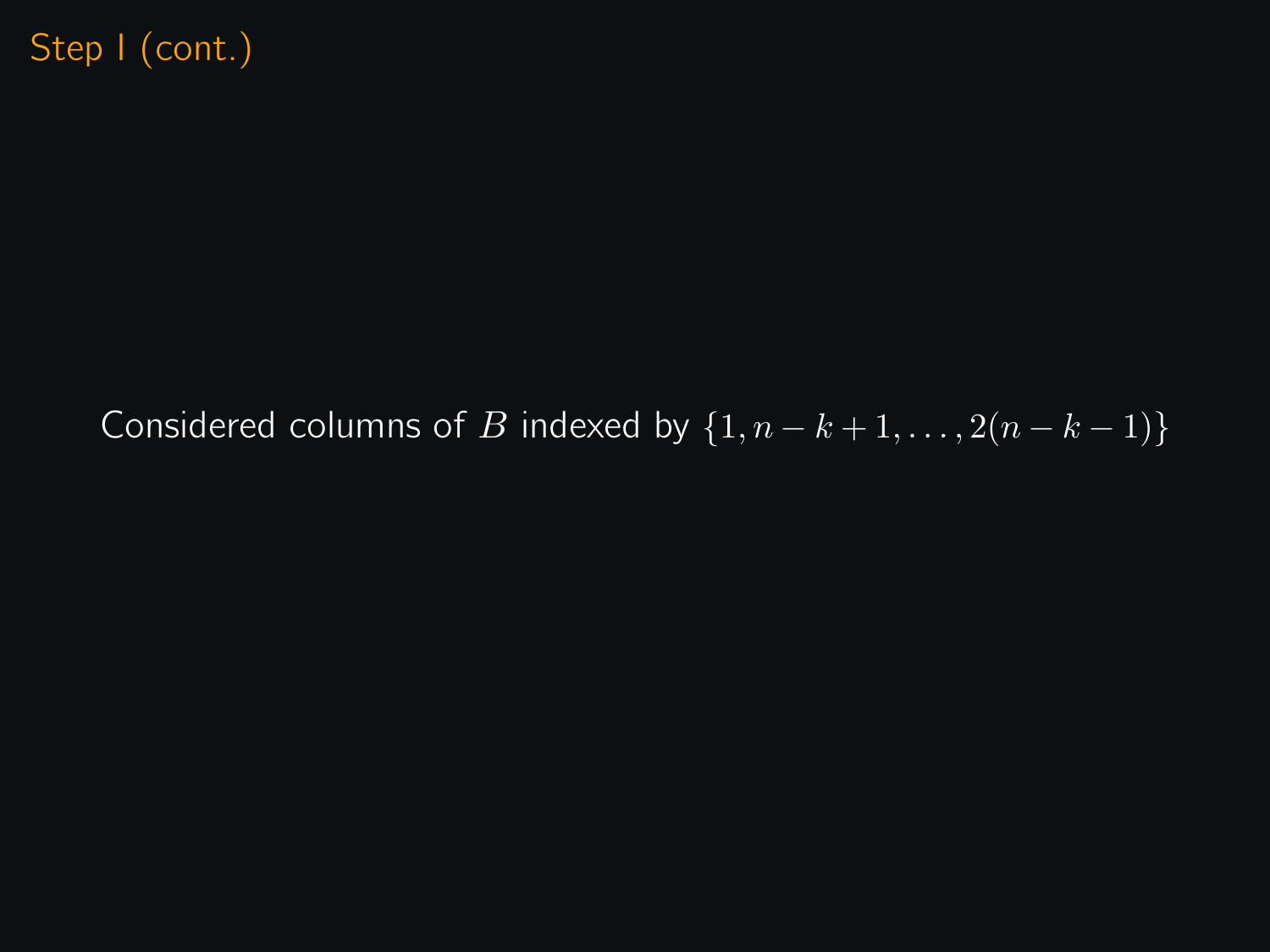# Consider columns of B indexed by  $\{2, n - k + 1, \ldots, 2(n - k - 1)\}.$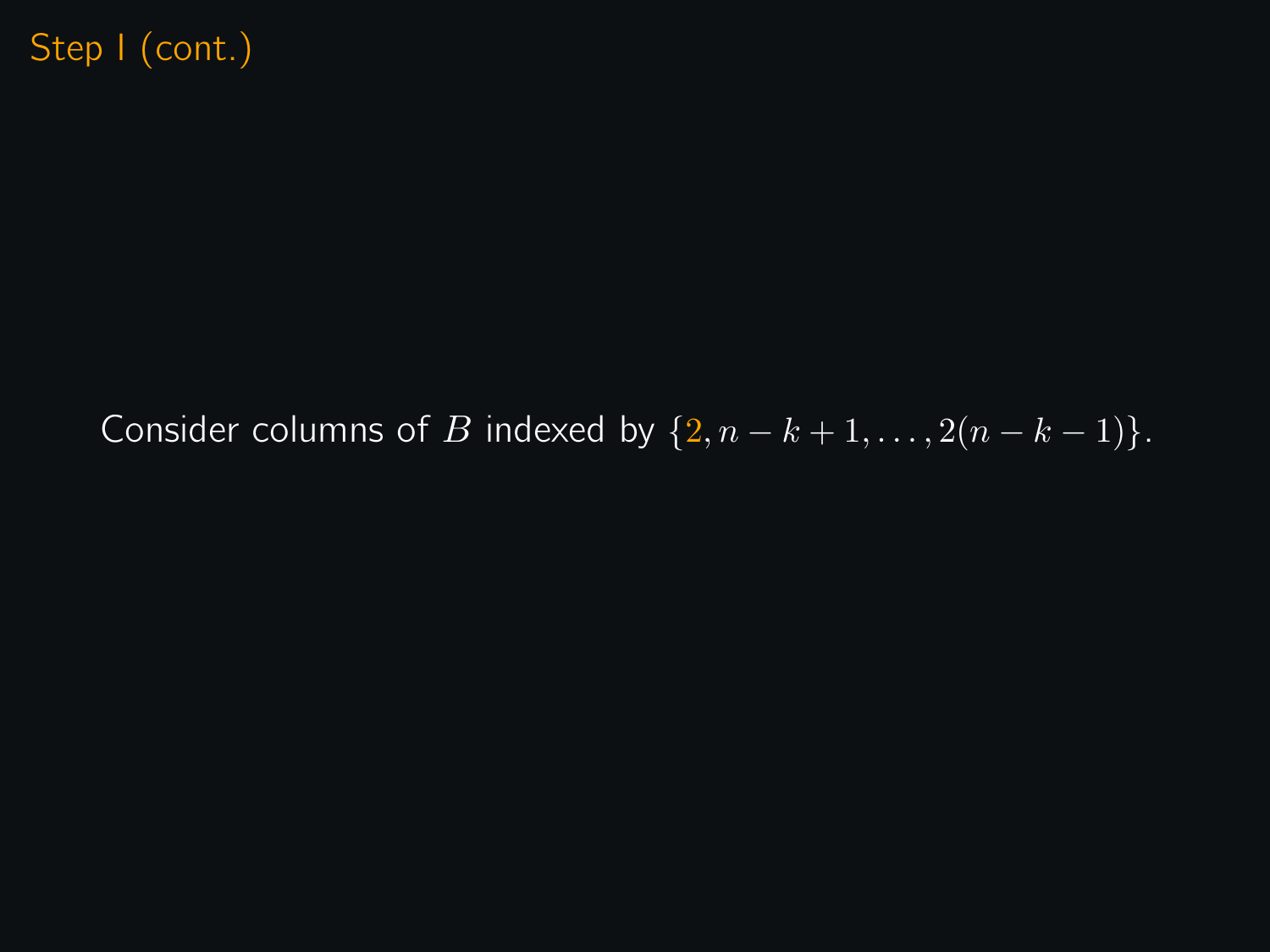Consider columns of B indexed by  $\{2, n - k + 1, \ldots, 2(n - k - 1)\}\$ Do the same, obtain

$$
F_2(x) = a_2(x - \alpha_2)(x - \alpha_{n-k+1}) \cdots (x - \alpha_{2(n-k-1)}),
$$

where the leading coeff.  $a_2$  is again known:

$$
F_2(\infty) = F_1(\alpha_2) = \sum_{i=1}^{n-k} c_{2,i} f^{(i)}(\alpha_3) = \sum_{i=1}^{n-k} c_{2,i} b_{i,3}.
$$

We also know

$$
F_2(\alpha_j) = \sum_{i=1}^{n-k} c_{2,i} f^{(i)}(\alpha_j) = \sum_{i=1}^{n-k} c_{2,i} b_{i,j}.
$$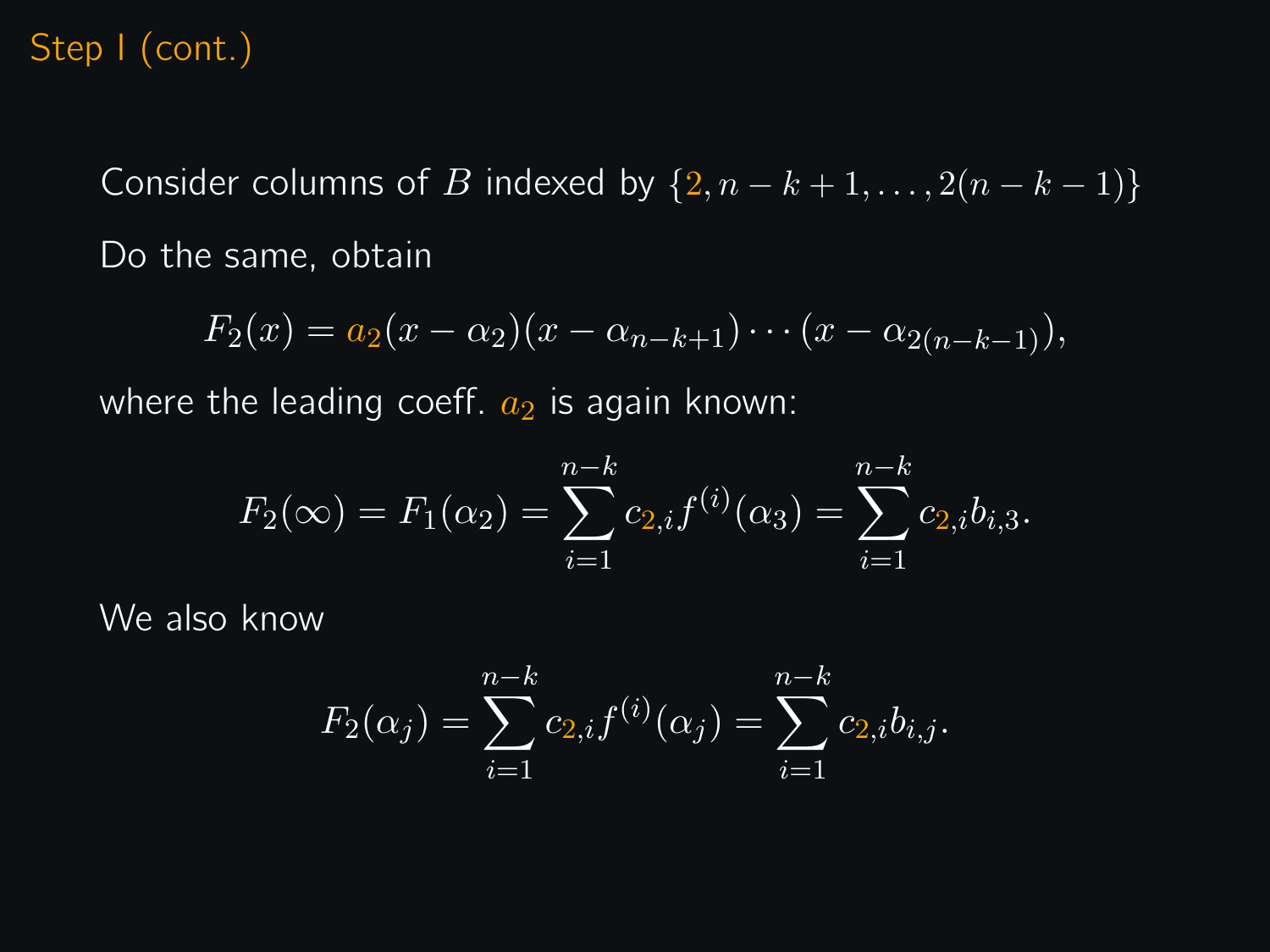Step I (cont.) We have

$$
F_1(\alpha_j) = \sum_{i=1}^{n-k} c_{1,i} f^{(i)}(\alpha_j) = \sum_{i=1}^{n-k} c_{1,i} b_{i,j}.
$$

$$
F_2(\alpha_j) = \sum_{i=1}^{n-k} c_{1,i} f^{(i)}(\alpha_j) = \sum_{i=1}^{n-k} c_{2,i} b_{i,j}.
$$

For  $3 \leq j \leq n-k$ ,  $\alpha_j$  are not the roots of  $F_1, F_2$ , hence compute  $F_1(\alpha_j)$  $\frac{F_1(\alpha_j)}{F_2(\alpha_j)} = \frac{a_1(\alpha_j - \alpha_1)(\alpha_j - \alpha_{n-k+1}) \cdots (\alpha_j - \alpha_{2(n-k-1)})}{a_2(\alpha_j - \alpha_2)(\alpha_j - \alpha_{n-k+1}) \cdots (\alpha_j - \alpha_{2(n-k-1)})}$  $a_2(\alpha_j-\alpha_2)(\alpha_j-\alpha_{n-k+1})\cdots (\alpha_j-\alpha_{2(n-k-1)})$  $=\frac{a_1(\alpha_j-\alpha_1)}{2}$  $a_2(\alpha_j - \alpha_2)$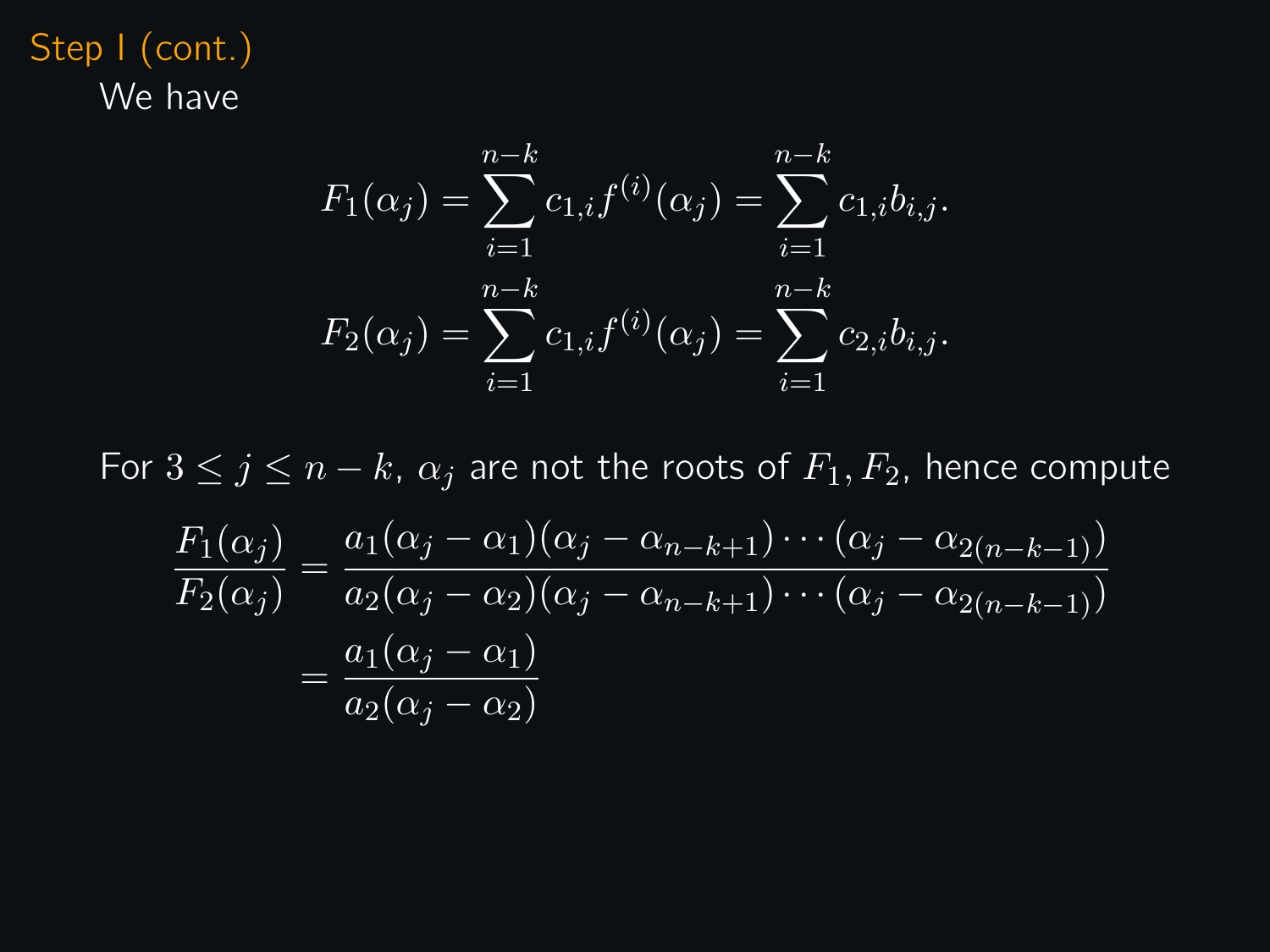Step I (cont.) We have

$$
F_1(\alpha_j) = \sum_{i=1}^{n-k} c_{1,i} f^{(i)}(\alpha_j) = \sum_{i=1}^{n-k} c_{1,i} b_{i,j}.
$$

$$
F_2(\alpha_j) = \sum_{i=1}^{n-k} c_{1,i} f^{(i)}(\alpha_j) = \sum_{i=1}^{n-k} c_{2,i} b_{i,j}.
$$

For  $3 \leq j \leq n-k$ ,  $\alpha_j$  are not the roots of  $F_1, F_2$ , hence compute

$$
\frac{F_1(\alpha_j)}{F_2(\alpha_j)} = \frac{a_1(\alpha_j - \alpha_1)(\alpha_j - \alpha_{n-k+1}) \cdots (\alpha_j - \alpha_{2(n-k-1)})}{a_2(\alpha_j - \alpha_2)(\alpha_j - \alpha_{n-k+1}) \cdots (\alpha_j - \alpha_{2(n-k-1)})}
$$

$$
= \frac{a_1(\alpha_j - \alpha_1)}{a_2(\alpha_j - \alpha_2)}
$$

From  $\alpha_1 = 1, \alpha_2 = 0$ :

$$
\alpha_j = \frac{a_1/a_2}{a_1/a_2 - F_1(\alpha_j)/F_2(\alpha_j)} \quad 3 \le j \le n - k
$$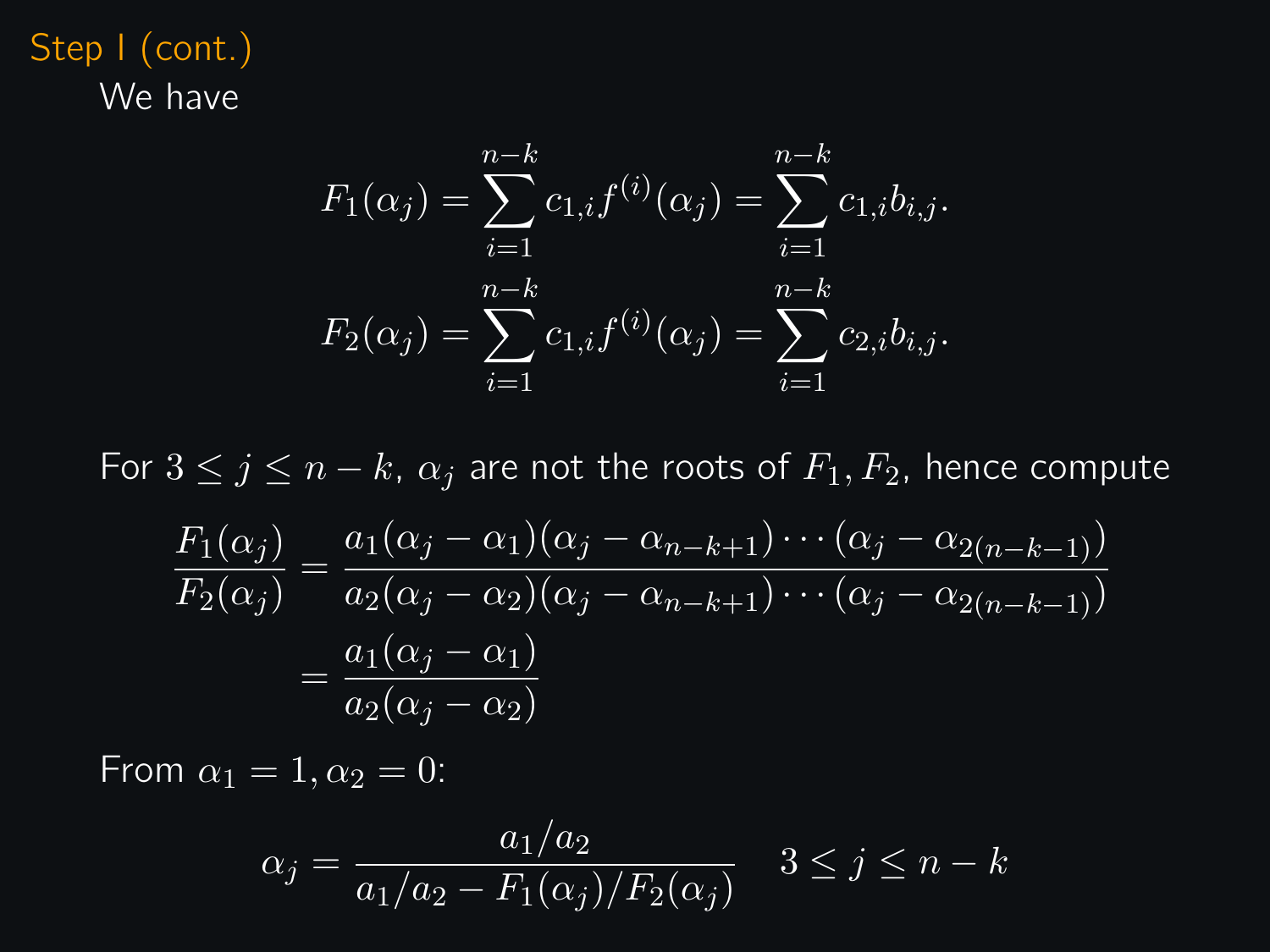### Step II

We have found  $\alpha_4, \ldots, \alpha_{n-k}$ . To find the remaining  $\alpha_i, j \geq n - k + 1$ :

- Consider the columns of B indexed by  $\{1, 3, \ldots n k\}$ . Obtain  $c_3$ and  $F_3$  with roots in  $\{\alpha_1, \alpha_4, \ldots \alpha_{n-k}\}.$  $^\star$  Root in  $\alpha_3$  means that the coefficient for  $x^{n-k}$  is 0, i.e.,  $\deg F_3 = n - k - 1.$
- Consider the columns of B indexed by  $\{2, 3 \ldots n k\}$ . Obtain  $c_4$ and  $F_4$  with roots in  $\{\alpha_2, \alpha_4, \ldots \alpha_{n-k}\}\,$ , deg  $F_4 = n - k - 1$ .
- Similar computations lead to

$$
\frac{F_3(\alpha_j)}{F_4(\alpha_j)} = \frac{a_3(\alpha_j - \alpha_1)}{a_4(\alpha_j - \alpha_2)} \quad \Longrightarrow \quad \alpha_j = \frac{a_1/a_2}{a_1/a_2 - F_3(\alpha_j)/F_4(\alpha_j)}
$$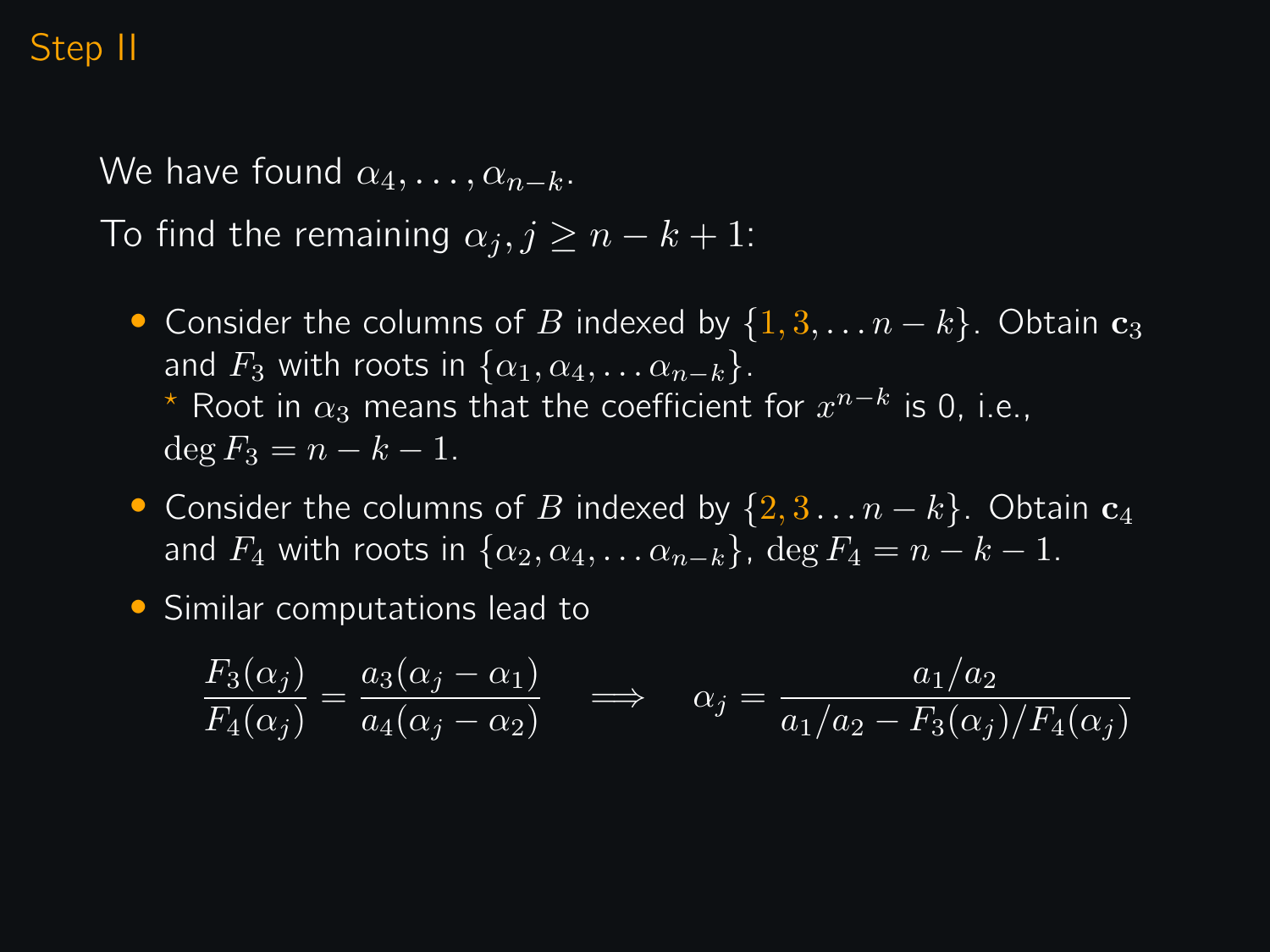### Step II

We have found  $\alpha_4, \ldots, \alpha_{n-k}$ . To find the remaining  $\alpha_j, j \geq n - k + 1$ :

- Consider the columns of B indexed by  $\{1, 3, \ldots n k\}$ . Obtain  $c_3$ and  $F_3$  with roots in  $\{\alpha_1, \alpha_4, \ldots \alpha_{n-k}\}.$  $^\star$  Root in  $\alpha_3$  means that the coefficient for  $x^{n-k}$  is 0, i.e.,  $\deg F_3 = n - k - 1.$
- Consider the columns of B indexed by  $\{2, 3 \ldots n k\}$ . Obtain  $\mathbf{c}_4$ and  $F_4$  with roots in  $\{\alpha_2, \alpha_4, \ldots \alpha_{n-k}\}\,$ , deg  $F_4 = n - k - 1$ .
- Similar computations lead to

$$
\frac{F_3(\alpha_j)}{F_4(\alpha_j)} = \frac{a_3(\alpha_j - \alpha_1)}{a_4(\alpha_j - \alpha_2)} \quad \Longrightarrow \quad \alpha_j = \frac{a_1/a_2}{a_1/a_2 - F_3(\alpha_j)/F_4(\alpha_j)}
$$

Runtime:  $\mathcal{O}(n^3)$ .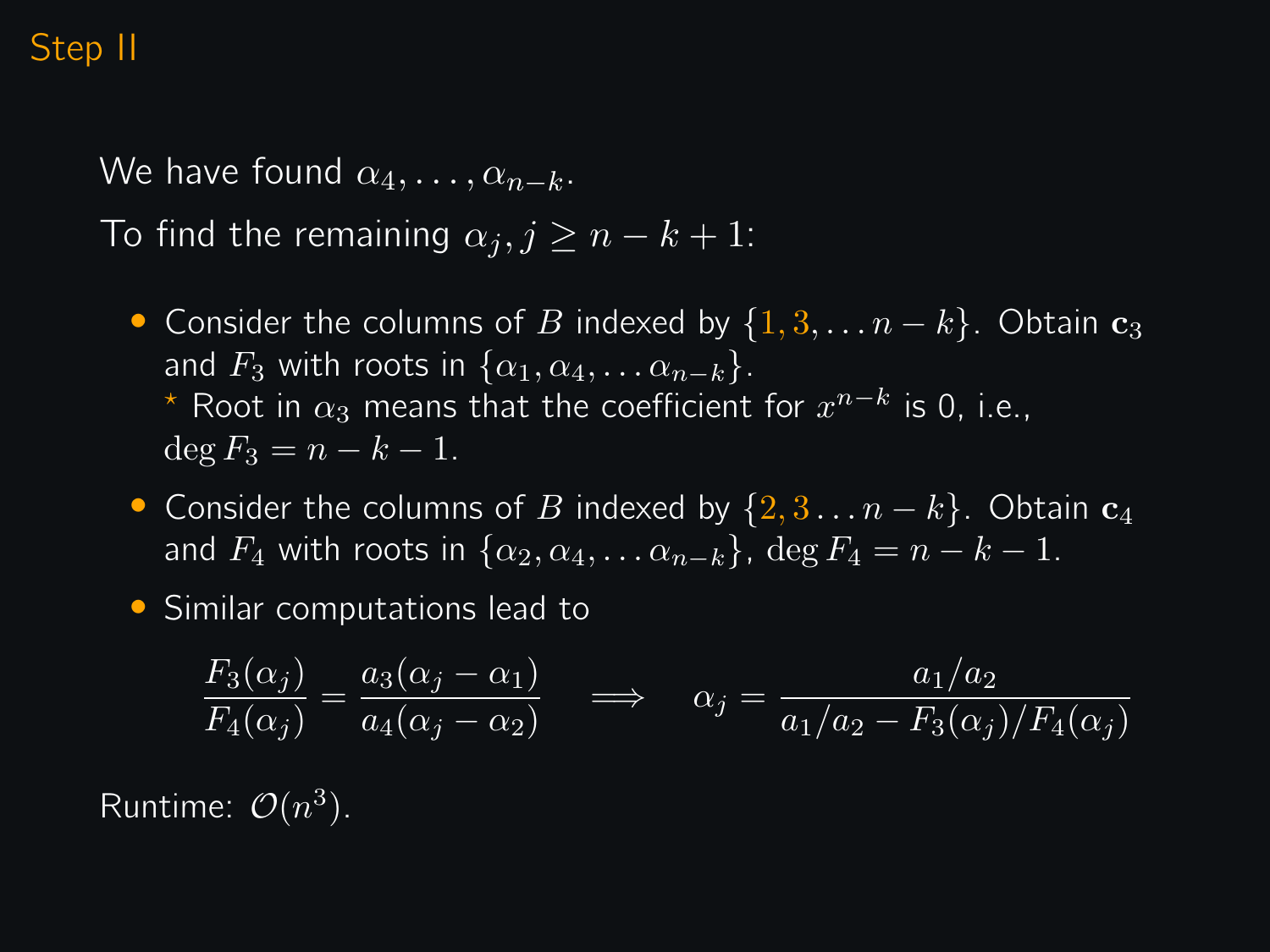Part II.II Sidelnikov-Shestakov: handling  $z_i \neq 1$ .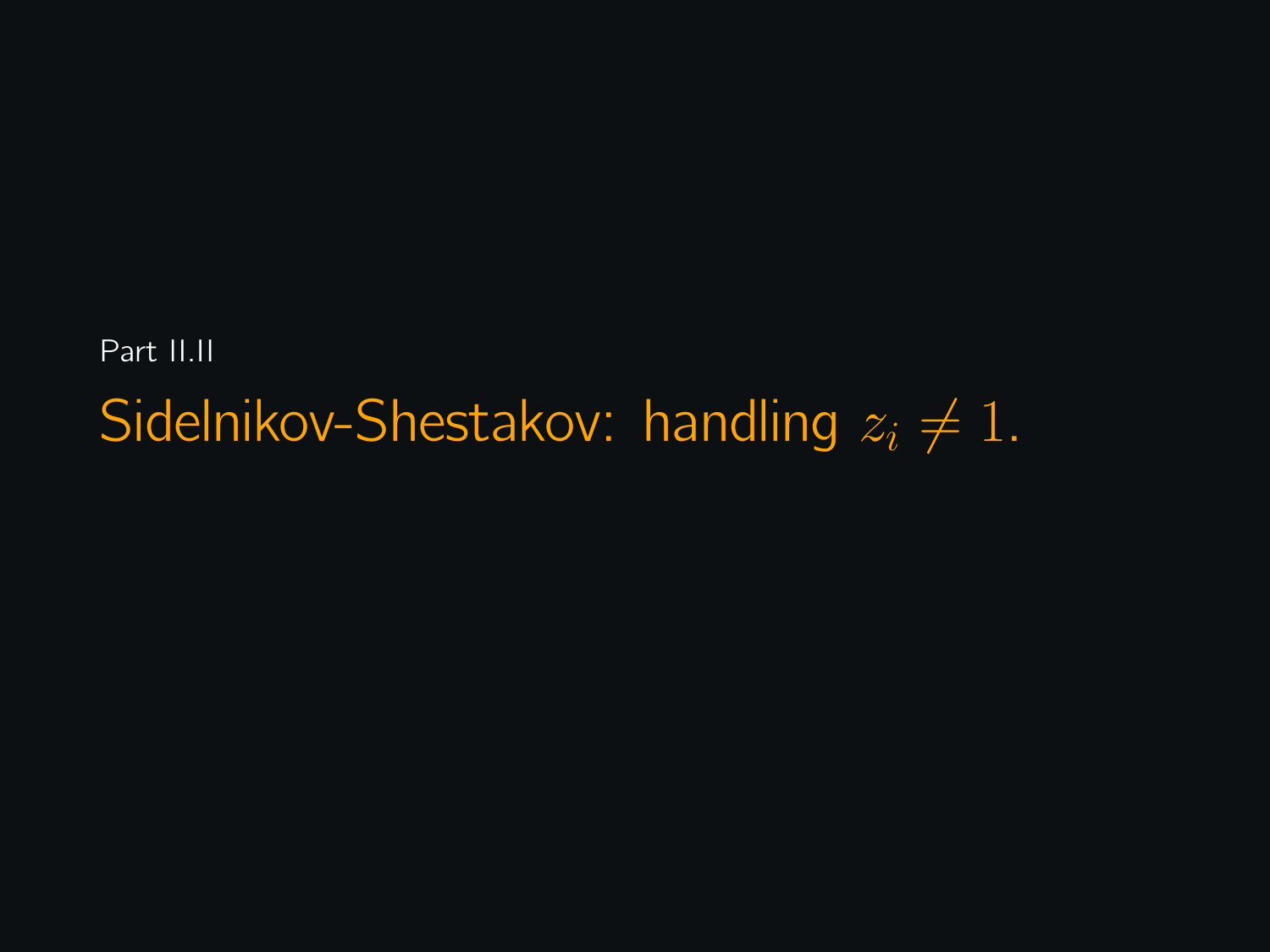$$
B = M \cdot \begin{pmatrix} z_1 & z_2 & \dots & z_n \\ z_1 \alpha_1 & z_2 \alpha_2 & \dots & z_n \alpha_n \\ \vdots & \vdots & \ddots & \vdots \\ z_1 \alpha_1^{n-k-1} & z_2 \alpha^{n-k-1} & \dots & z_n \alpha_n^{n-k-1} \end{pmatrix} = M \cdot V(\alpha_1, \dots, \alpha_n) \cdot Z
$$

Observe: multiplying elements of Z by  $a \in F_a \setminus \{0\}$  and elements of  $V(\alpha_1,\ldots,\alpha_n)$  by  $a^{-1}$  gives the same  $B.$ 

Hence, assume  $z_1 = 1$ .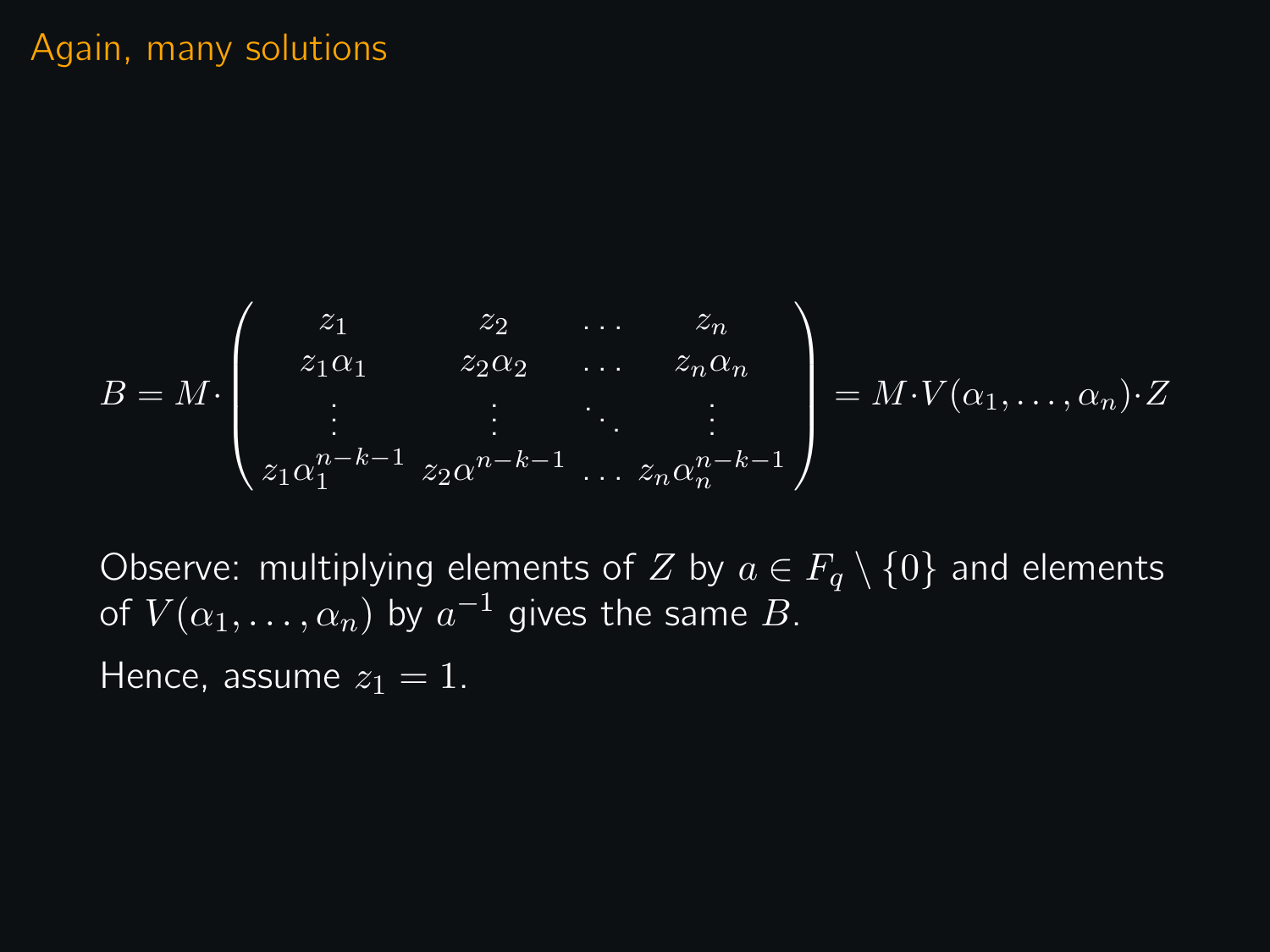### Again, search for kernel vector

Choose first  $n - k + 1$  columns of B:  $B =$  $\sqrt{ }$  $\overline{\mathcal{L}}$  $z_1 f^{(1)}(\alpha_1)$   $z_2 f^{(1)}(\alpha_2)$  ...  $z_{n-k+1} f^{(1)}(\alpha_{n-k+1})$  $z_1 f^{(n-k)}(\alpha_1) z_{n-k+1} f^{1}(\alpha_2) \ldots z_{n-k+1} f^{(n-k)}(\alpha_{n-k+1})$  $\setminus$  $\Big\}$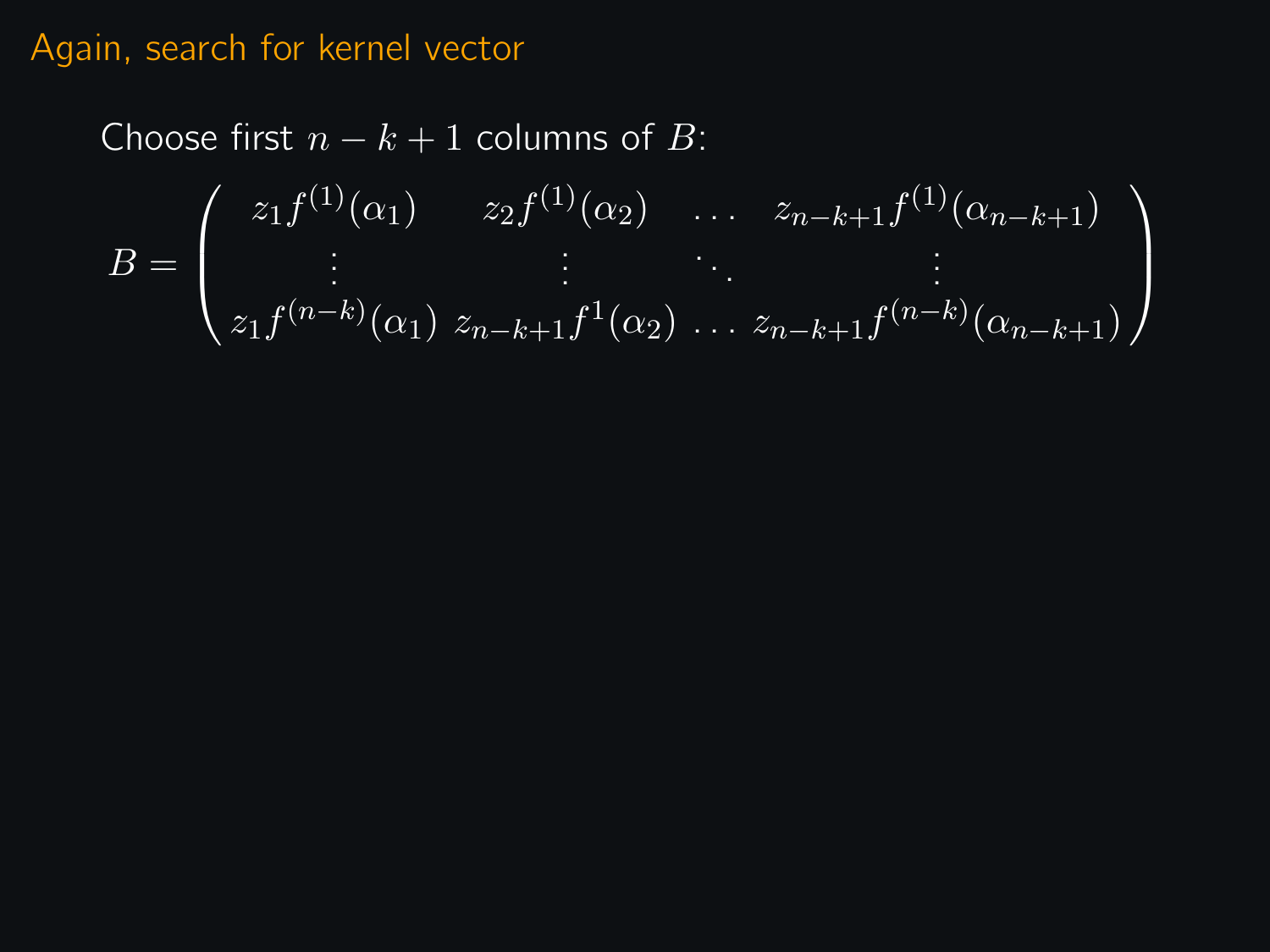### Again, search for kernel vector

Choose first 
$$
n - k + 1
$$
 columns of B:  
\n
$$
B = \begin{pmatrix} z_1 f^{(1)}(\alpha_1) & z_2 f^{(1)}(\alpha_2) & \dots & z_{n-k+1} f^{(1)}(\alpha_{n-k+1}) \\ \vdots & \vdots & \ddots & \vdots \\ z_1 f^{(n-k)}(\alpha_1) & z_{n-k+1} f^{(1)}(\alpha_2) & \dots & z_{n-k+1} f^{(n-k)}(\alpha_{n-k+1}) \end{pmatrix}
$$

Now find  $\mathbf{c} \in \mathbb{F}_{n-k+1}$  from the right kernel of these columns:

$$
\sum_{j=1}^{n-k+1} c_j z_j f^{(i)}(\alpha_j) = 0 \quad 1 \le i \le n-k
$$
  

$$
M \cdot V(\alpha_1, ..., \alpha_n) \cdot \text{Diag}(\mathbf{c}) \cdot Z = 0
$$
  

$$
\iff (M \text{ is invertible})
$$
  

$$
V(\alpha_1, ..., \alpha_n) \cdot \text{Diag}(\mathbf{c}) \cdot Z = 0
$$

 $\Rightarrow$  system of  $n - k$  eqs. with  $n - k$  unknowns  $\{z_2, \ldots, z_{n-k+1}\}.$ Repeat the process with different columns of B.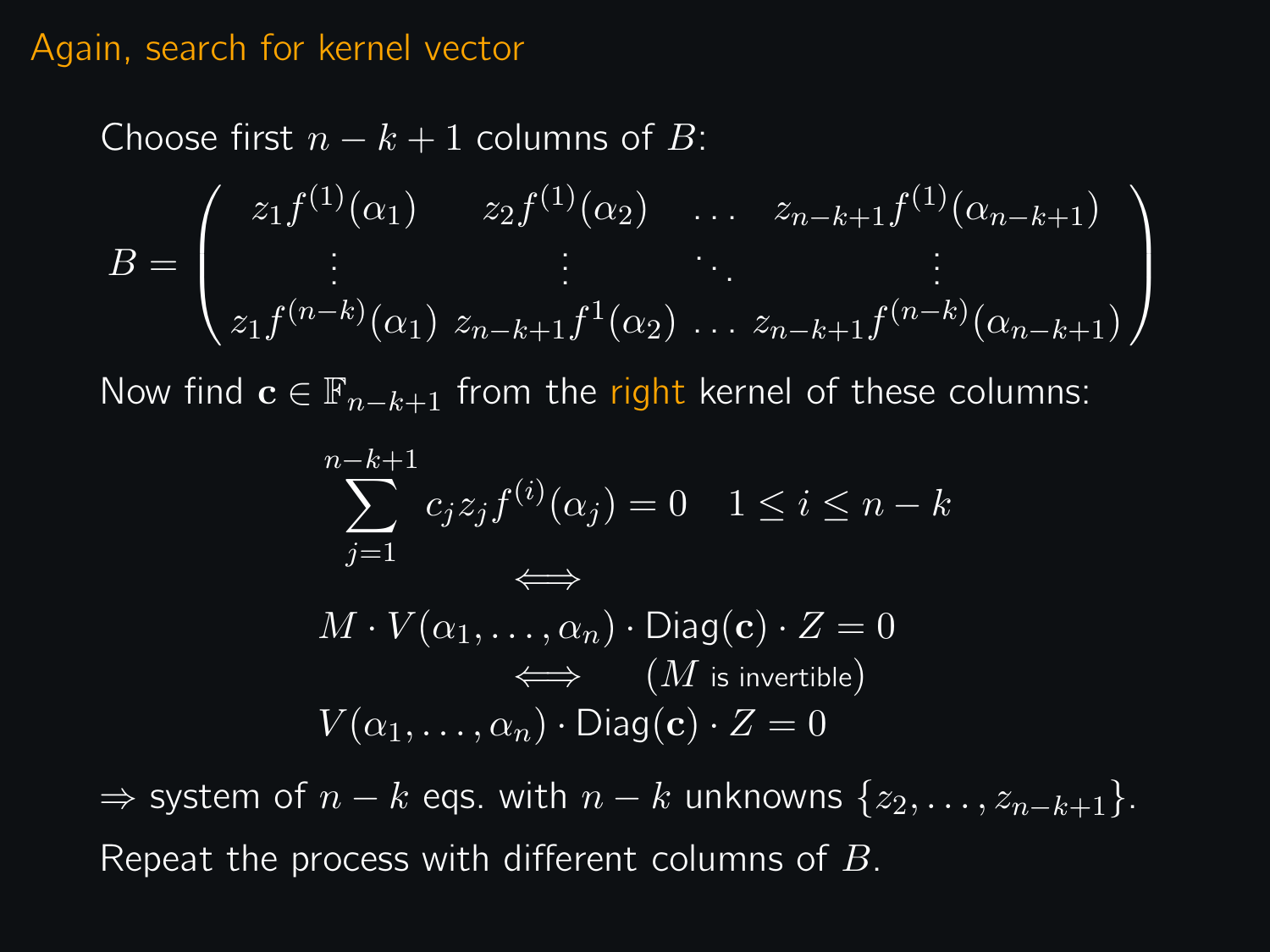Part III

**Discussion**